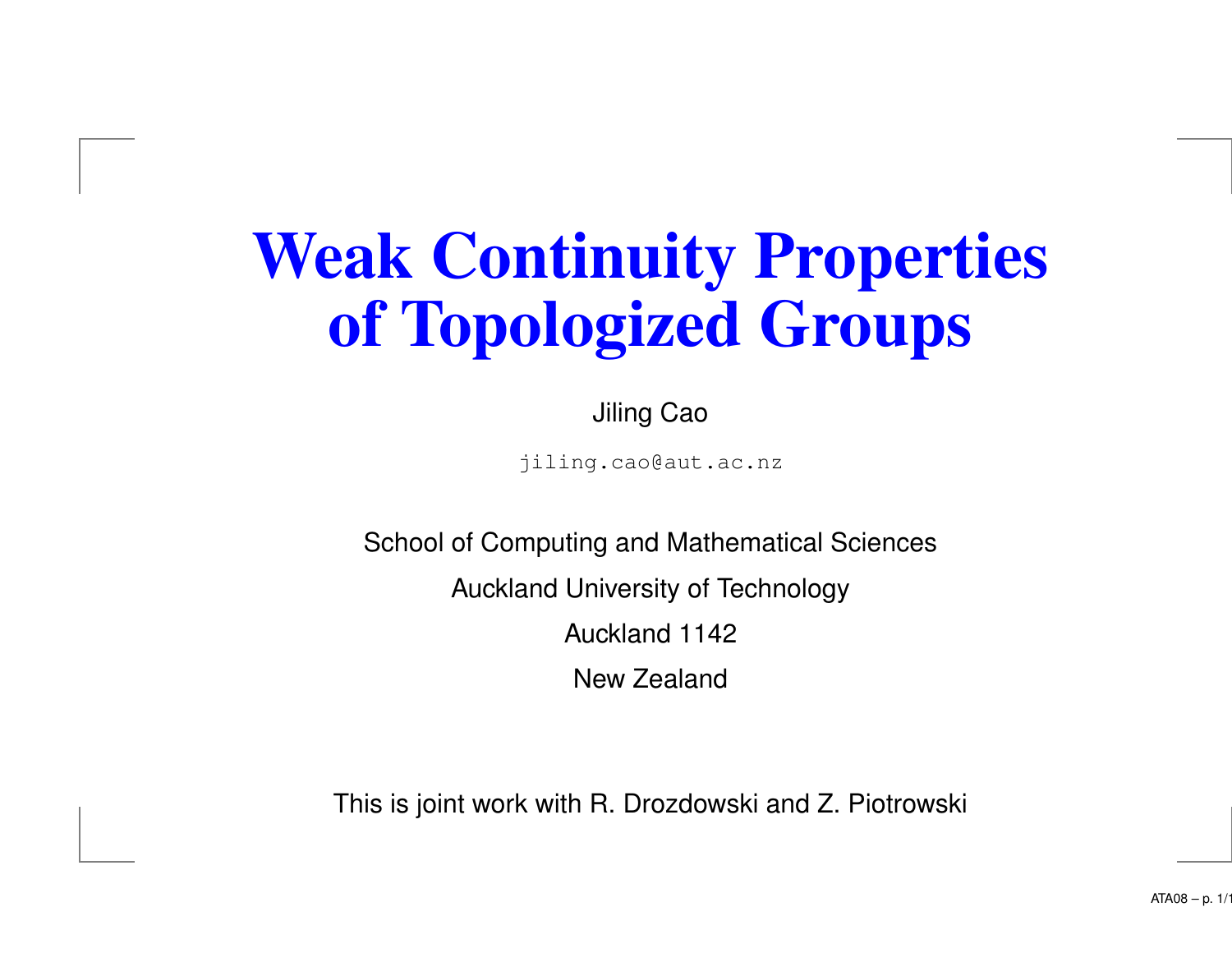# **Topologized groups**

A topologized group is a triple  $(G,\cdot,\tau)$  such that  $(G,\cdot)$  is a group and  $(G, \tau)$  is a topological space. If both the multiplication  $m$  and the inversion i of  $G$  are continuous, then  $(G, \cdot, \tau)$  is called a topological group.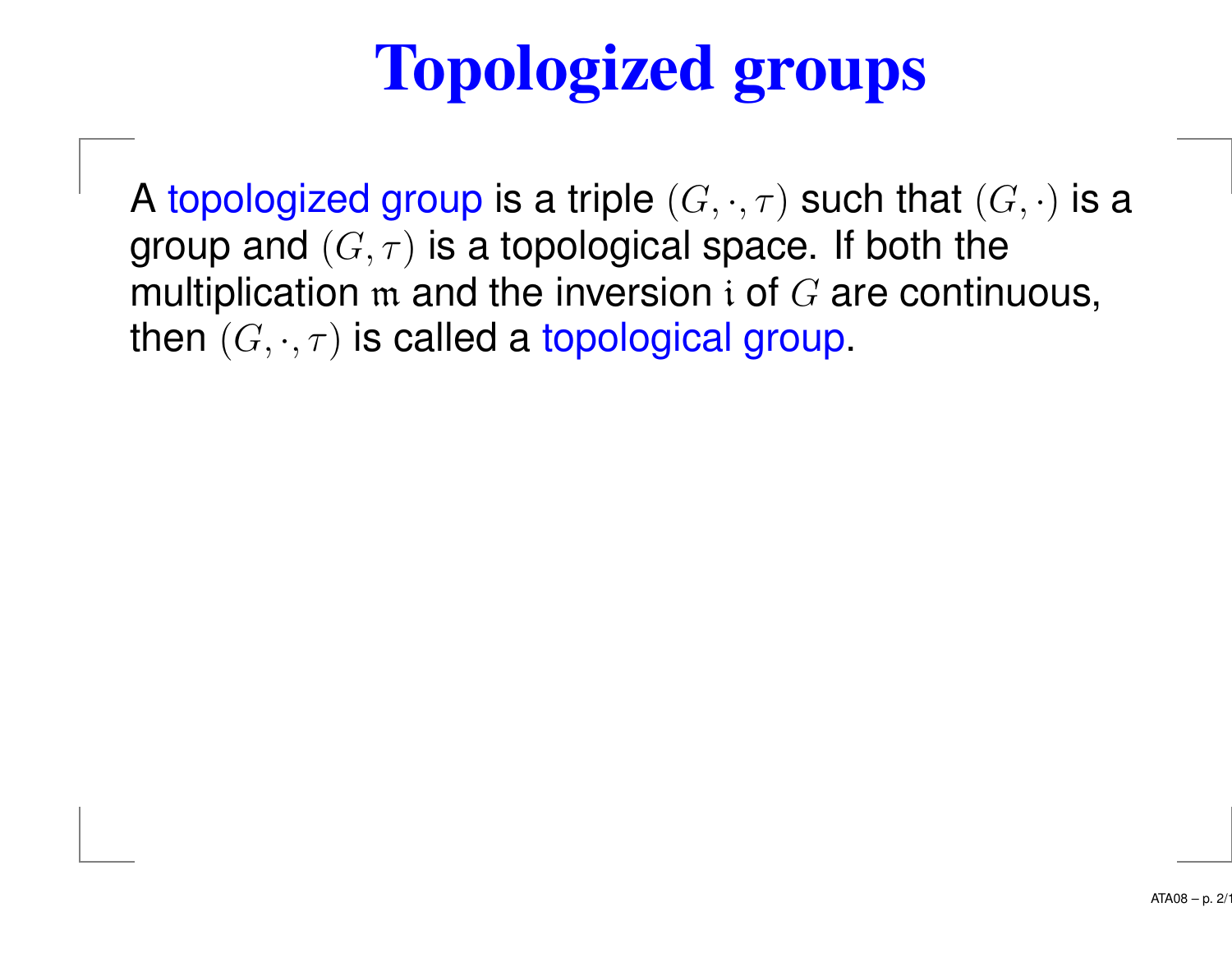# **Topologized groups**

A topologized group is a triple  $(G,\cdot,\tau)$  such that  $(G,\cdot)$  is a group and  $(G, \tau)$  is a topological space. If both the multiplication  $m$  and the inversion i of  $G$  are continuous, then  $(G, \cdot, \tau)$  is called a topological group.

If  ${\mathfrak m}$  is continuous, then  $(G, \cdot, \tau)$  is called a paratopological group. In case that m is separately continuous, then  $(G, \cdot, \tau)$ is called <sup>a</sup> semitopological group. If left translations are continuous,  $(G, \cdot, \tau)$  is called a left semitopological group. Right semitopological groups can be defined similarly.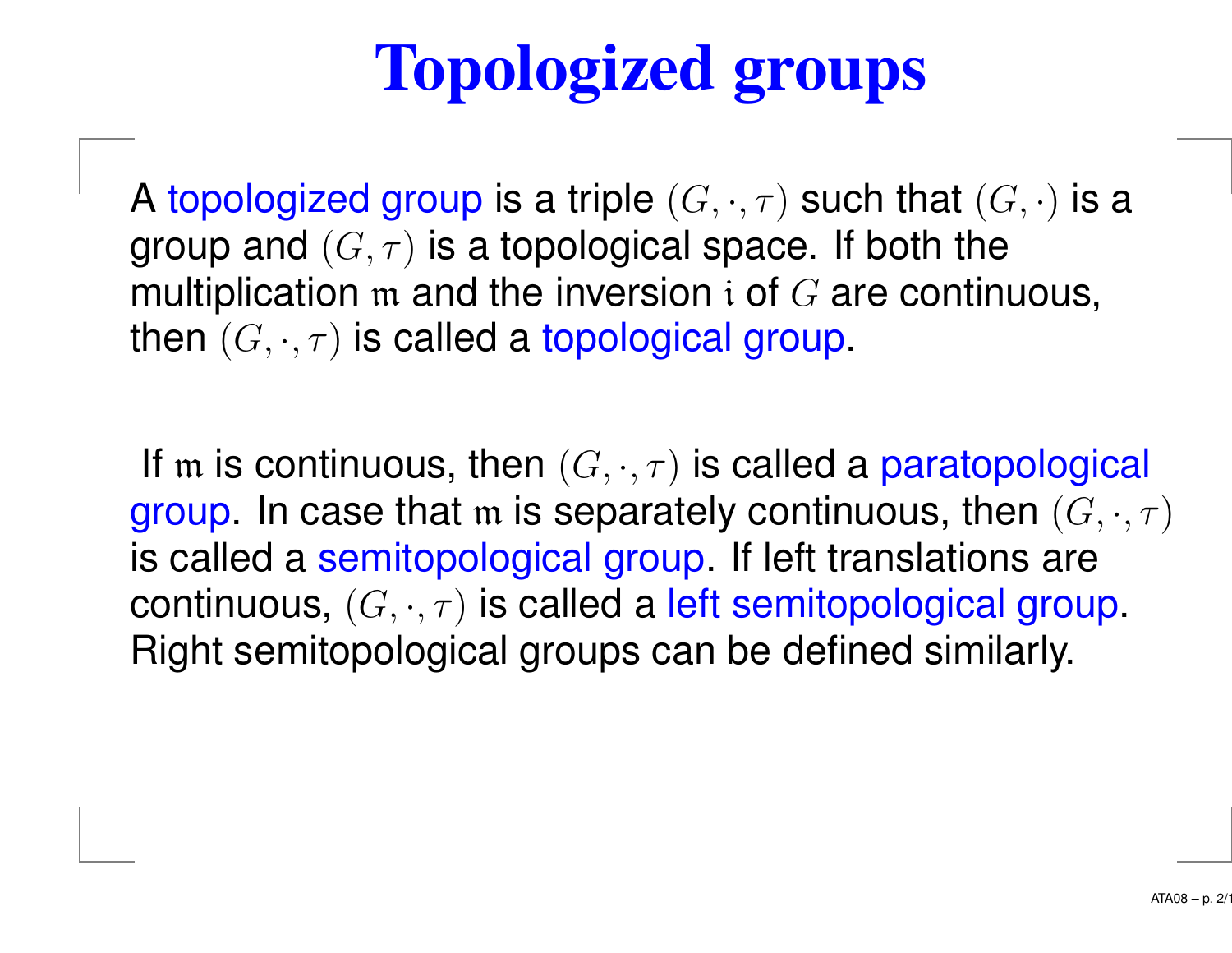# **Topologized groups**

A topologized group is a triple  $(G,\cdot,\tau)$  such that  $(G,\cdot)$  is a group and  $(G, \tau)$  is a topological space. If both the multiplication  $m$  and the inversion i of  $G$  are continuous, then  $(G, \cdot, \tau)$  is called a topological group.

If  ${\mathfrak m}$  is continuous, then  $(G, \cdot, \tau)$  is called a paratopological group. In case that m is separately continuous, then  $(G, \cdot, \tau)$ is called <sup>a</sup> semitopological group. If left translations are continuous,  $(G, \cdot, \tau)$  is called a left semitopological group. Right semitopological groups can be defined similarly.

It is known that weaker and less restrictive assumptions which can be used to characterize <sup>a</sup> group topology.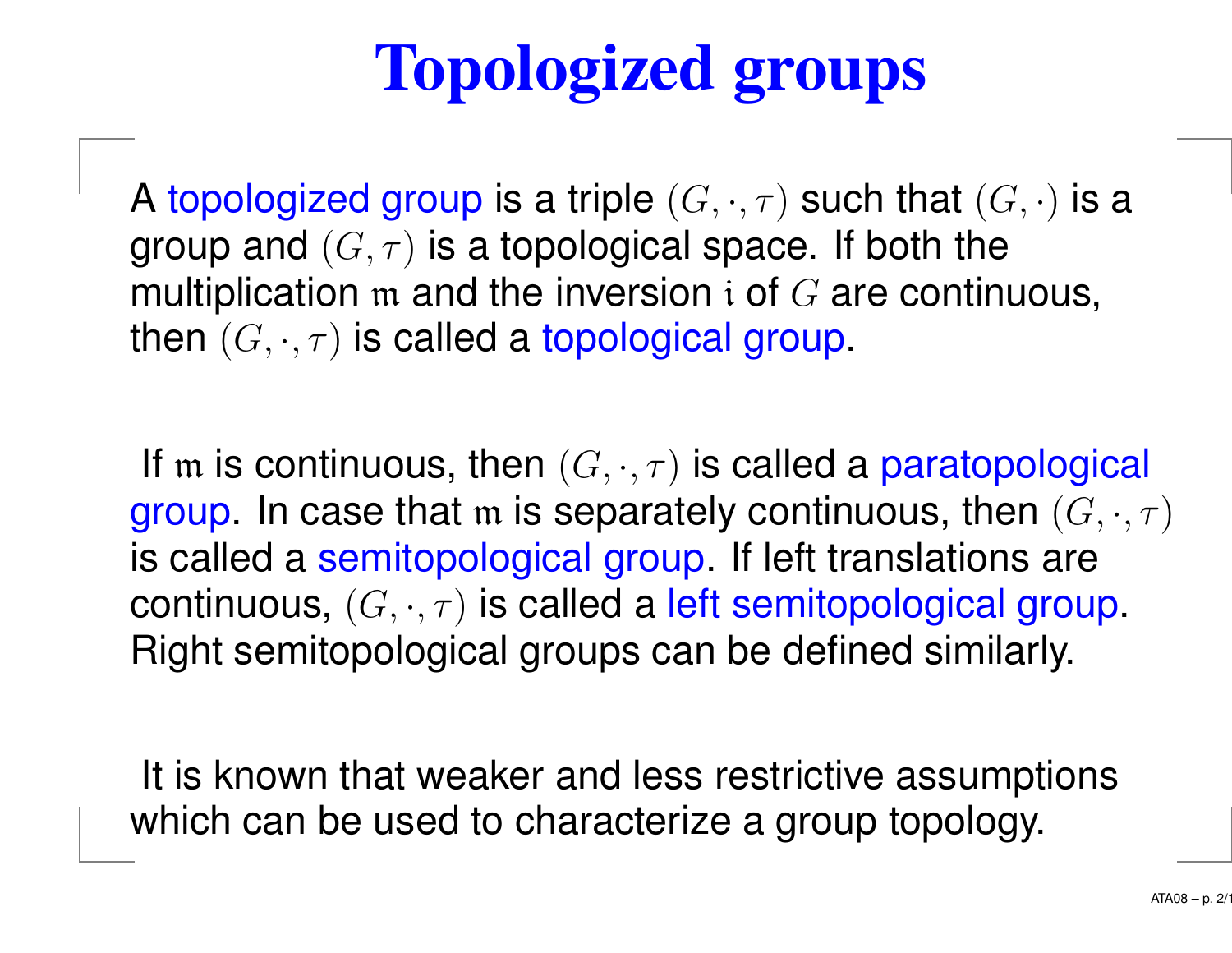# **Montgomery's theorem**

In the literature, <sup>a</sup> lot of research work has been done in this line. Probably, the following theorem by Montgomery in 1936 is the first one.

Montgomery's Theorem: A semitopological group  $(G, \cdot, \tau)$ with a Polish topology  $\tau$  is a topological group.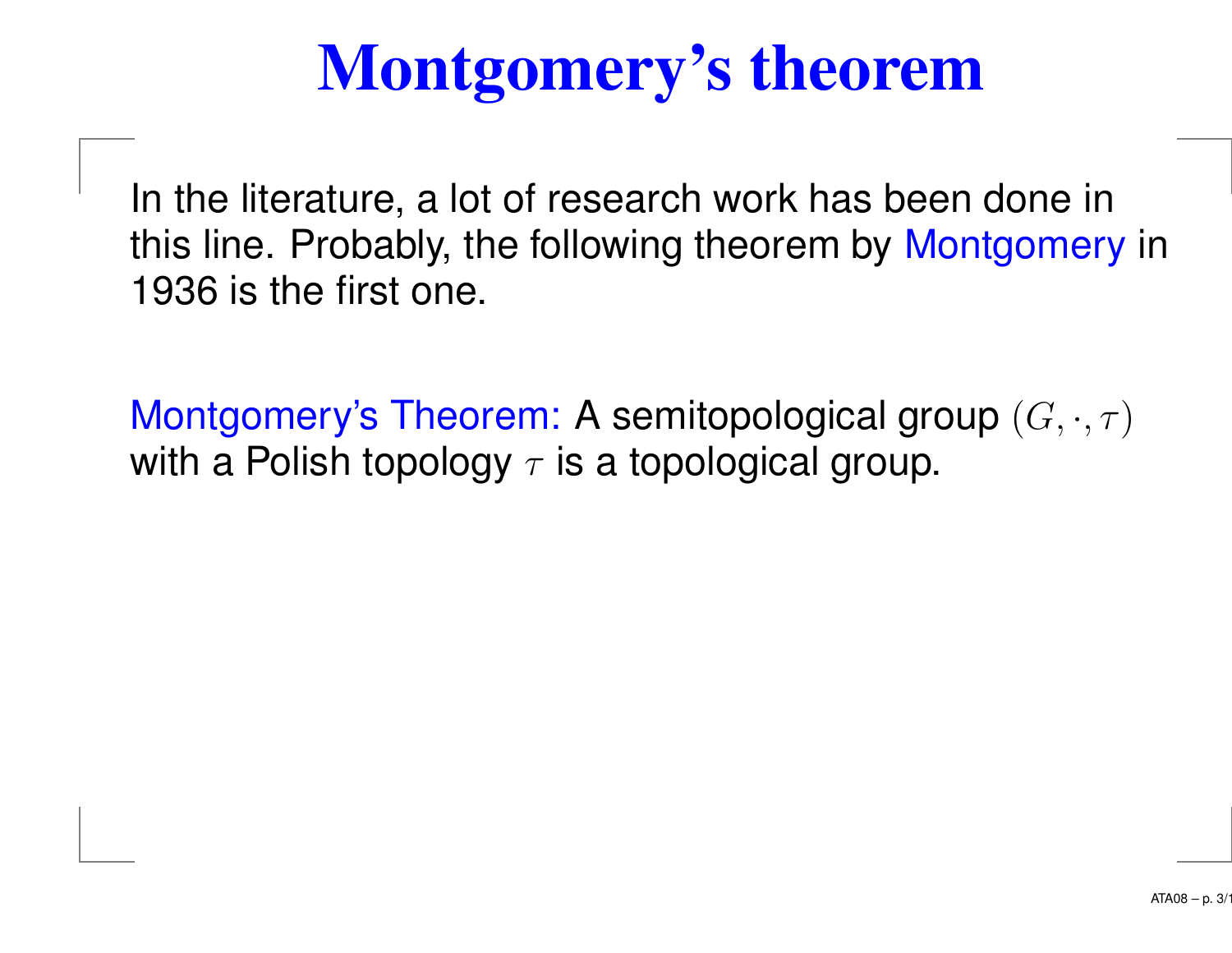# **Montgomery's theorem**

In the literature, <sup>a</sup> lot of research work has been done in this line. Probably, the following theorem by Montgomery in 1936 is the first one.

Montgomery's Theorem: A semitopological group  $(G, \cdot, \tau)$ with a Polish topology  $\tau$  is a topological group.

This suggests the question of studying "nice" topological conditions on  $(G, \cdot, \tau)$  to make  $(G, \cdot, \tau)$  a topological group. Also, the question as to when <sup>a</sup> separately continuous mapping is (jointly) continuous arises.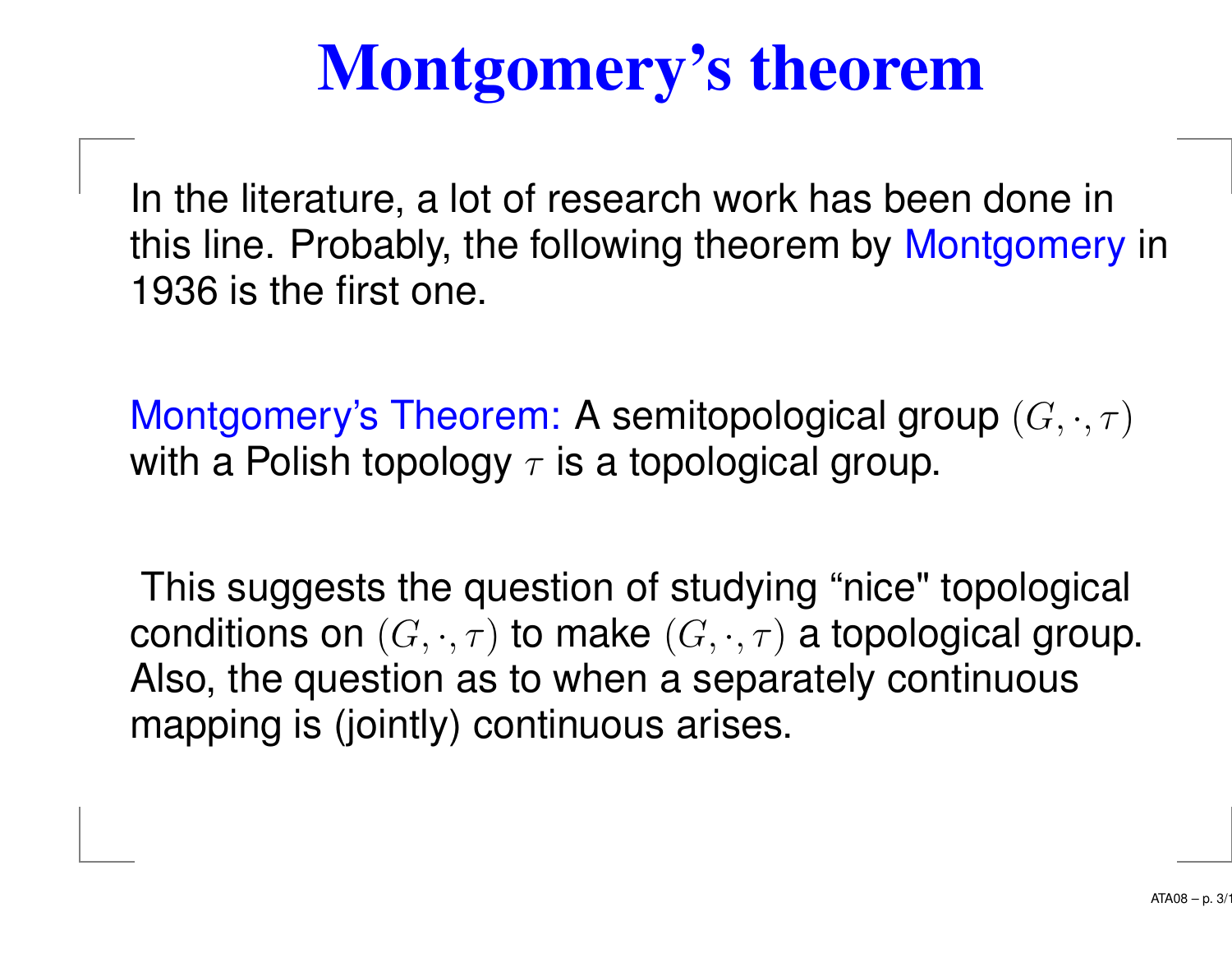## **Arhangel'skii and Reznichenko**

In 2005, Arhangel'skii and Reznichenko obtained the following result.

Arhangel'skii-Reznichenko Theorem: Every Hausdorff paratopological group  $(G, \cdot, \tau)$  such that  $(G, \tau)$  is a symmetrizable Baire space is <sup>a</sup> metrizable topological group.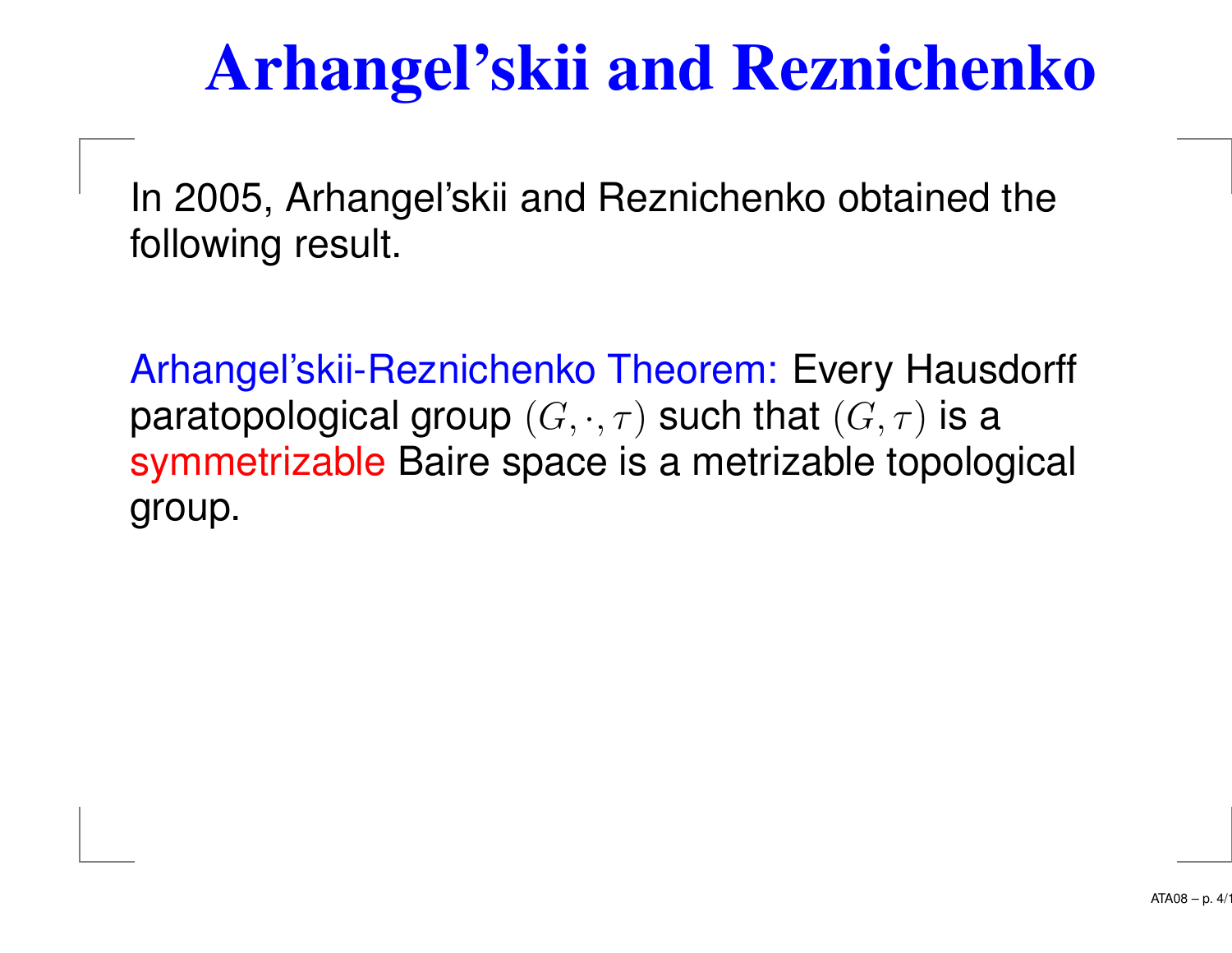# **Arhangel'skii and Reznichenko**

In 2005, Arhangel'skii and Reznichenko obtained the following result.

Arhangel'skii-Reznichenko Theorem: Every Hausdorff paratopological group  $(G, \cdot, \tau)$  such that  $(G, \tau)$  is a symmetrizable Baire space is <sup>a</sup> metrizable topological group.

To show this theorem, they employed the condition:

$$
e \in \overline{\text{int}(\overline{U^{-1}})}
$$

for every open neighborhood  $U$  of the neutral element  $e$ .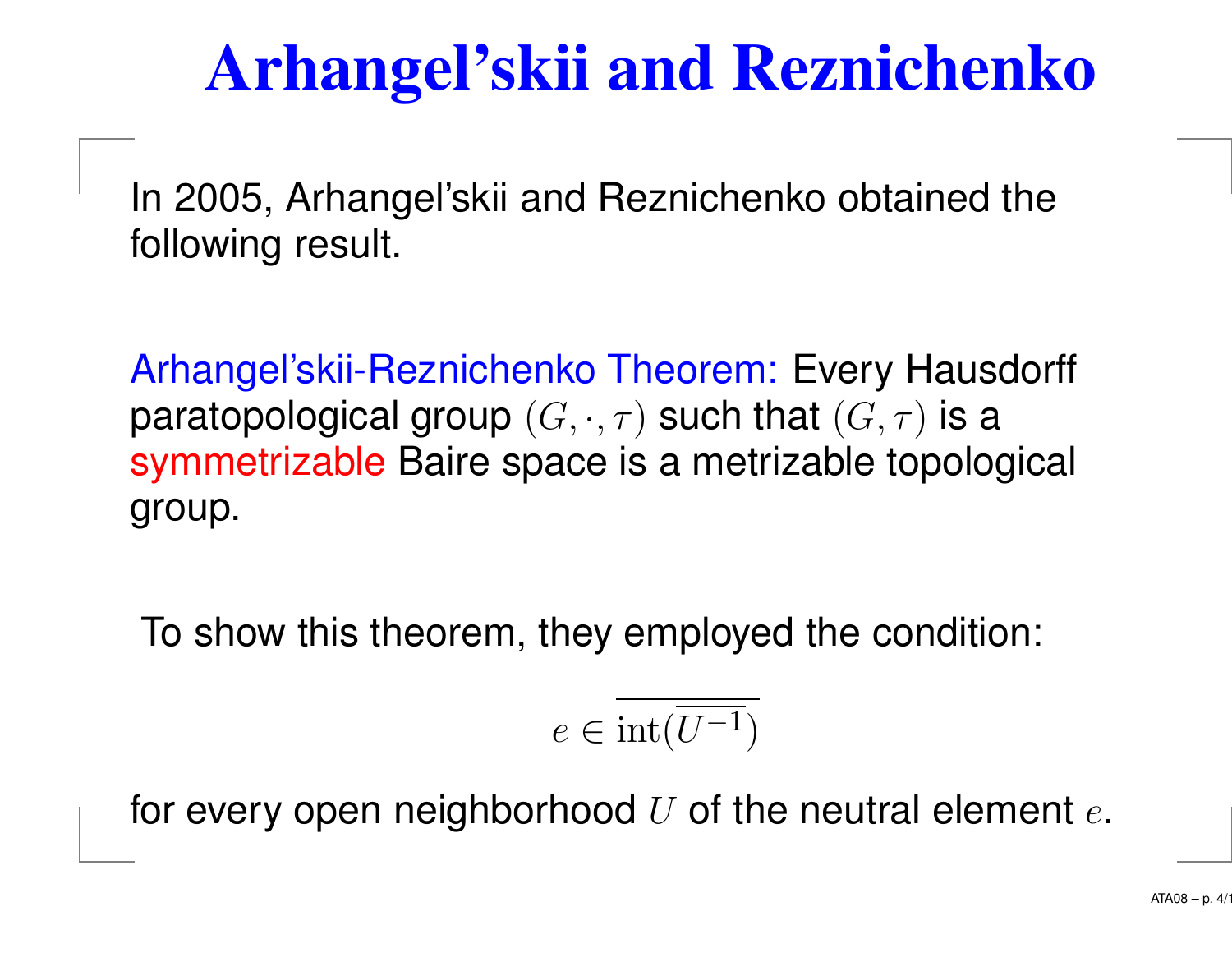# **Ferri, Hernández and Wu**

In 2006, Ferri, Hernández and Wu considered topologized groups with <sup>a</sup> Baire metrizble topology, and use some weaker conditions on left and right translations to characterize <sup>a</sup> group topology.

Almost continuity: A mapping  $f : X \to Y$  is called almost continuous if for each non-empty open subset  $V$  of  $Y$ ,  $f^{-1}(V)$  contains a non-empty open subset of X.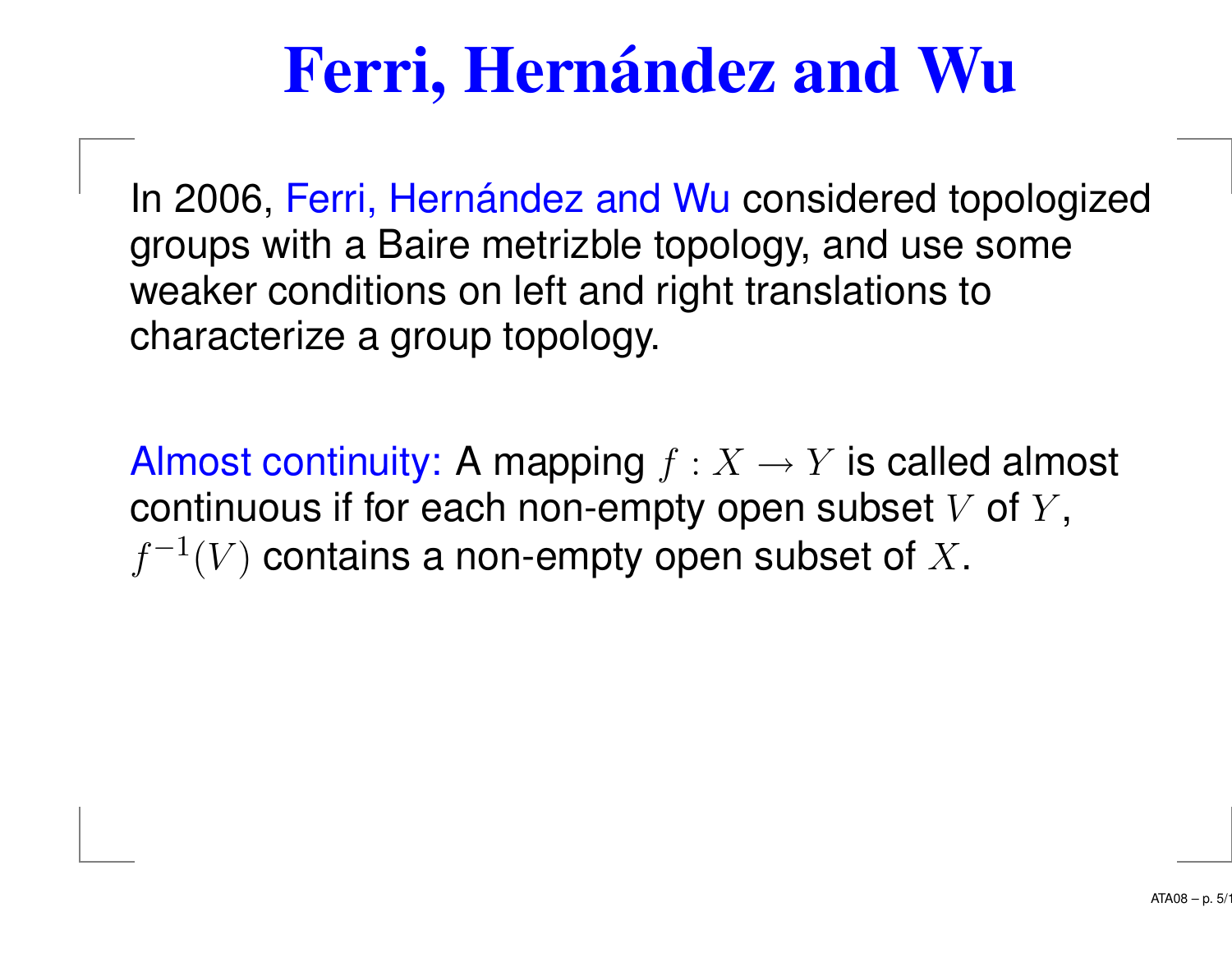# **Ferri, Hernández and Wu**

In 2006, Ferri, Hernández and Wu considered topologized groups with <sup>a</sup> Baire metrizble topology, and use some weaker conditions on left and right translations to characterize <sup>a</sup> group topology.

Almost continuity: A mapping  $f: X \to Y$  is called almost continuous if for each non-empty open subset  $V$  of  $Y$ ,  $f^{-1}(V)$  contains a non-empty open subset of X.

First, this definition has <sup>a</sup> little flaw. Second, we know that this concept has appeared in the literature under two different names: feebly continuous (Frolík, 1961) and somewhat continuous (Gentry and Hoyle, 1971).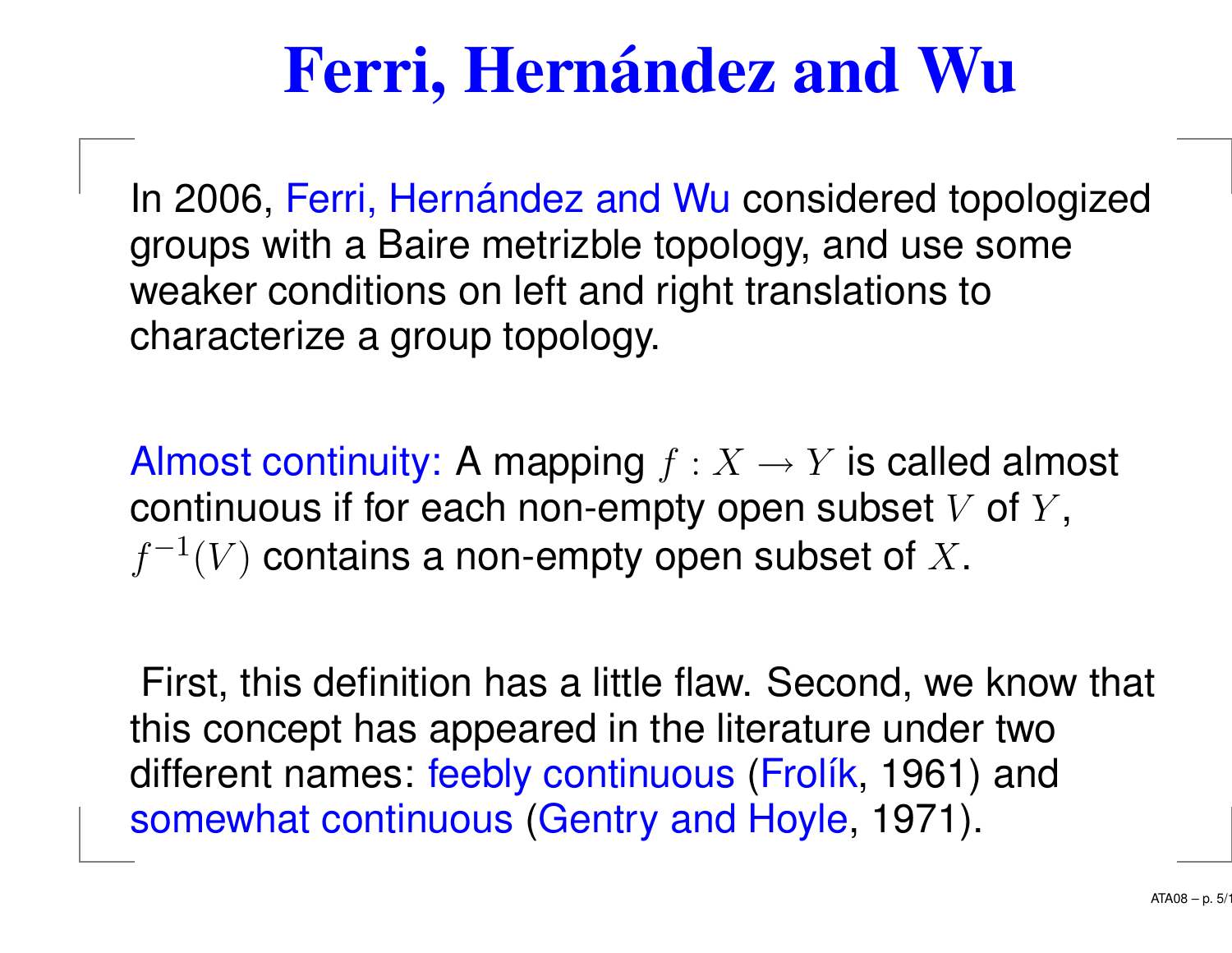# **Near and quasi- continuity**

One common thing that is involved in the recent work of Arhangel'skii and Reznichenko, Ferri, Hernández and Wu is that certain types of weak continuity properties have used.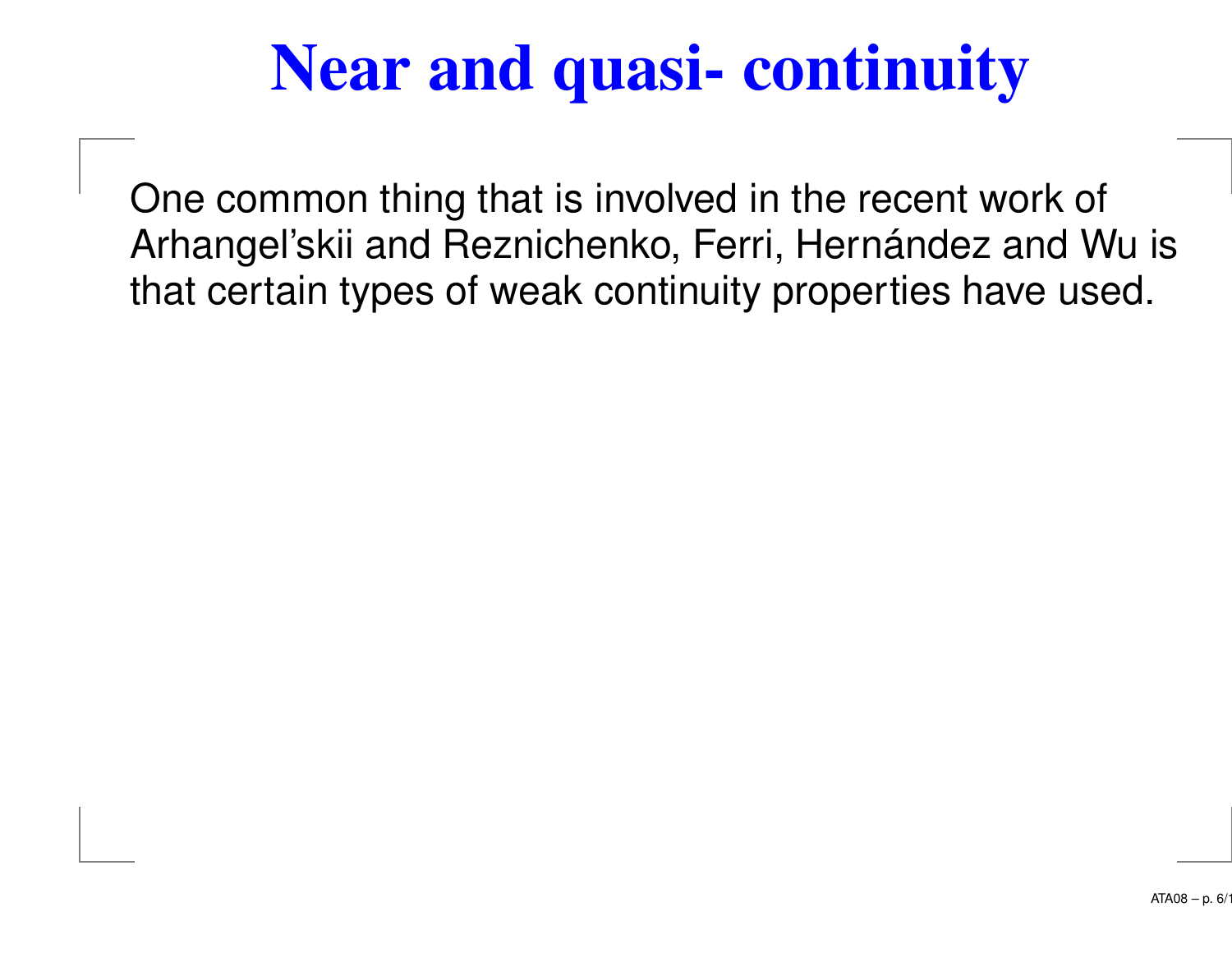## **Near and quasi- continuity**

One common thing that is involved in the recent work of Arhangel'skii and Reznichenko, Ferri, Hernández and Wu is that certain types of weak continuity properties have used.

Nearly continuity: A mapping  $f: X \to Y$  is called nearly continuous at  $x \in X$  if for every open neighborhood V of  $f(x)$ , then set  $\overline{f^{-1}(V)}$  is a neighborhood of x (Pták, 1958).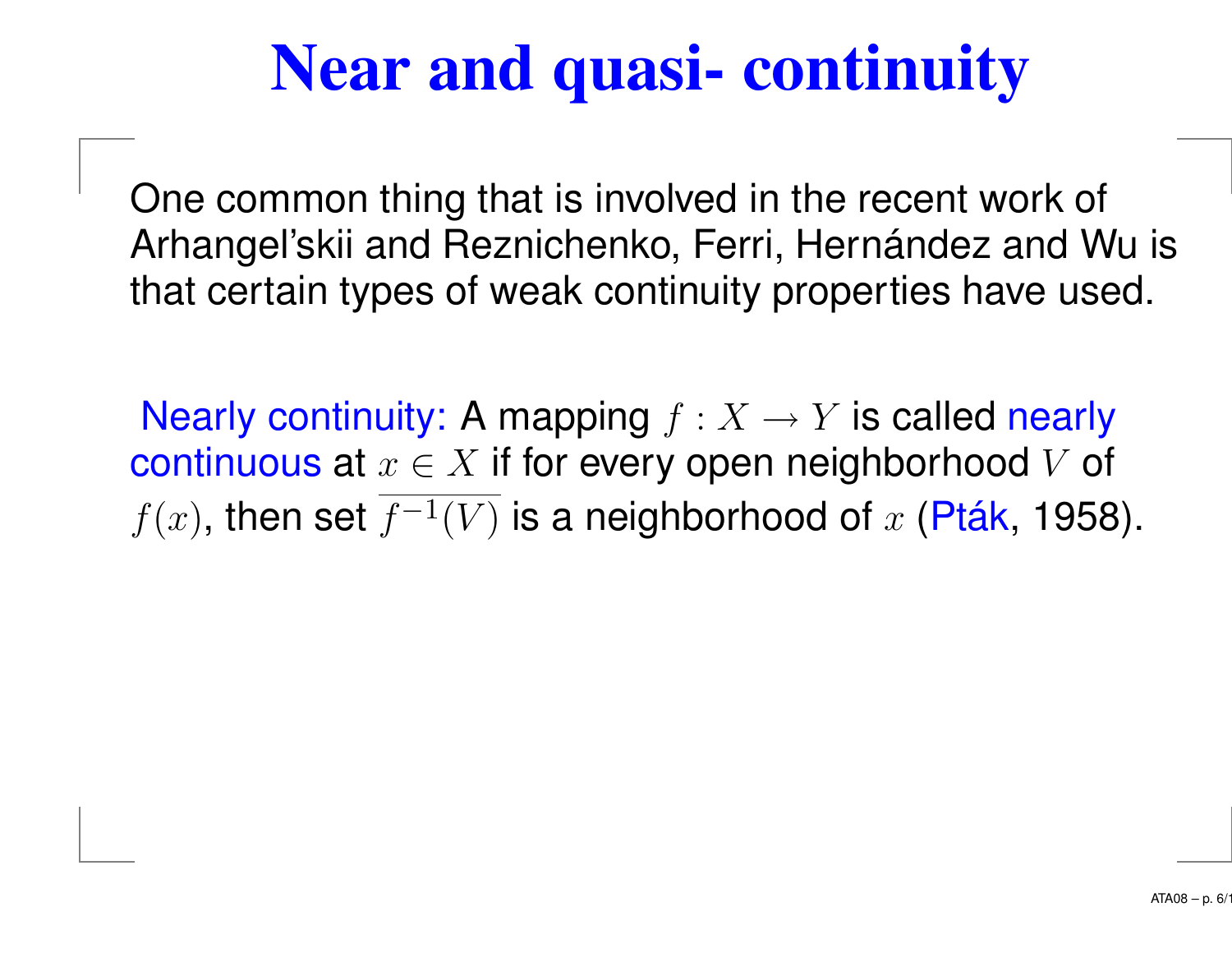# **Near and quasi- continuity**

One common thing that is involved in the recent work of Arhangel'skii and Reznichenko, Ferri, Hernández and Wu is that certain types of weak continuity properties have used.

Nearly continuity: A mapping  $f: X \to Y$  is called nearly continuous at  $x \in X$  if for every open neighborhood V of  $f(x)$ , then set  $\overline{f^{-1}(V)}$  is a neighborhood of x (Pták, 1958).

Quasi-continuity: A mapping  $f : X \to Y$  is called quasicontinuous at  $x \in X$  if for every open neighborhood V of  $f(x)$  and every open neighborhood U of x, there is an open set  $O\subseteq U$  such that set  $O\subseteq f^{-1}(V)$  (Kempsity, 1932).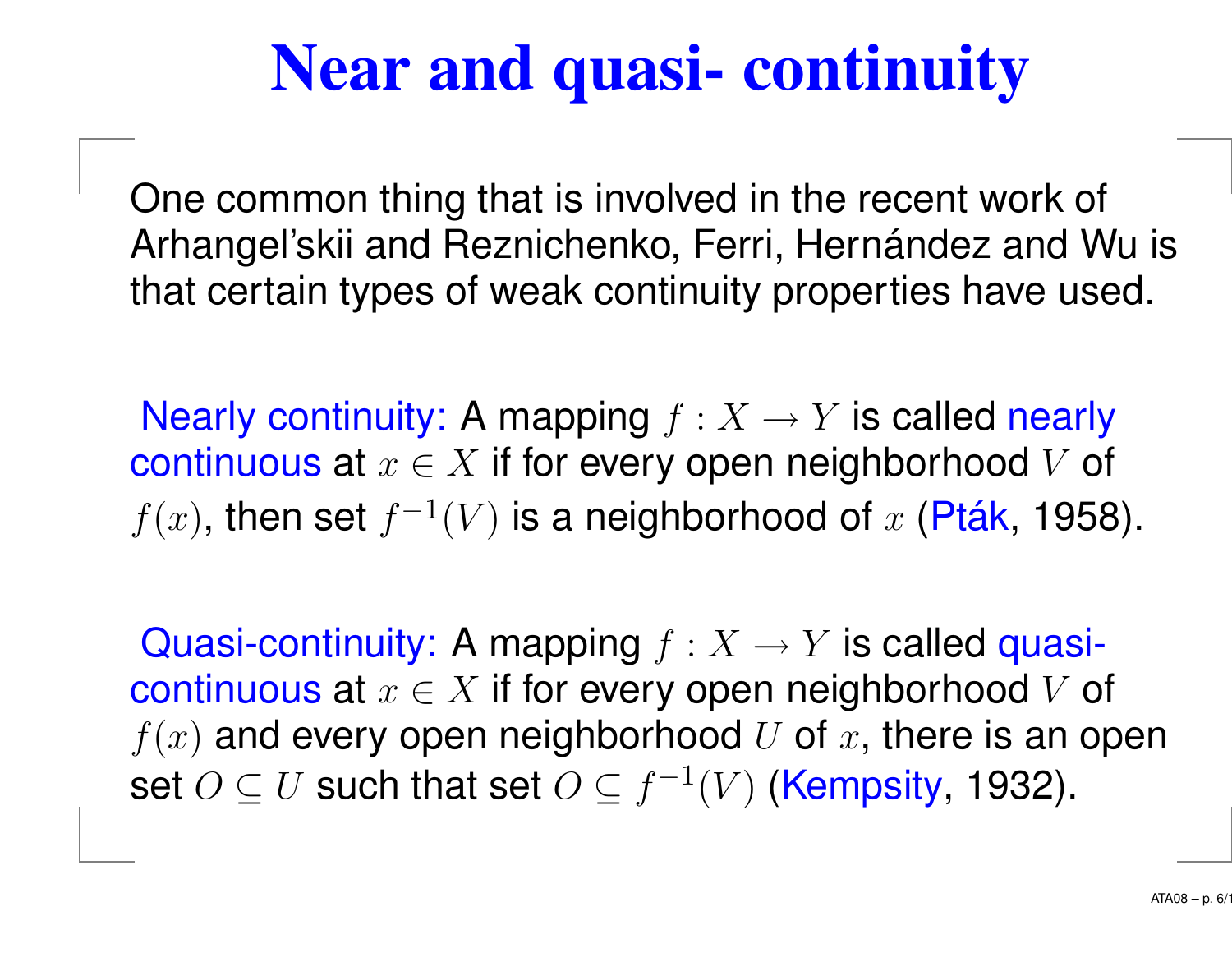### **Bouziad and Reznichenko**

In 1990s, the nearly and quasi- continuity came to the play, due to Bouziad and Reznichenko.

Bouziad-Reznichenko Theorem: For <sup>a</sup> paratopological group  $(G, \cdot, \tau)$ , the following are equivalent:

- (i)  $(G, \cdot, \tau)$  a topological group;
- (ii) i is quasi-continuous;
- (iii) i is nearly continuous.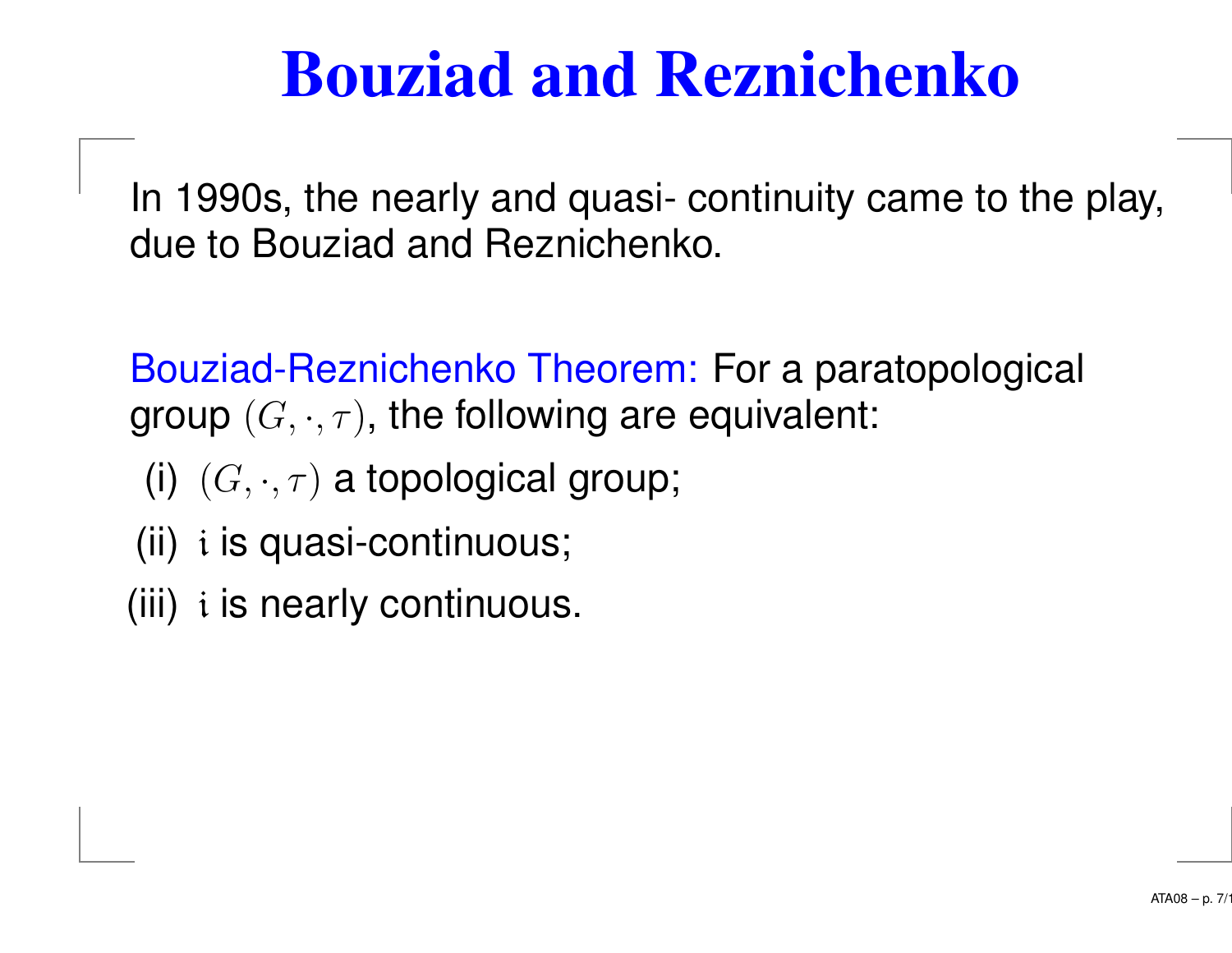### **Bouziad and Reznichenko**

In 1990s, the nearly and quasi- continuity came to the play, due to Bouziad and Reznichenko.

Bouziad-Reznichenko Theorem: For <sup>a</sup> paratopological group  $(G, \cdot, \tau)$ , the following are equivalent:

- (i)  $(G, \cdot, \tau)$  a topological group;
- (ii) i is quasi-continuous;
- (iii) i is nearly continuous.

The reference for the equivalence of (i) and (ii) is <sup>a</sup> paper by Kenderov, Korezov and Moors in 2001.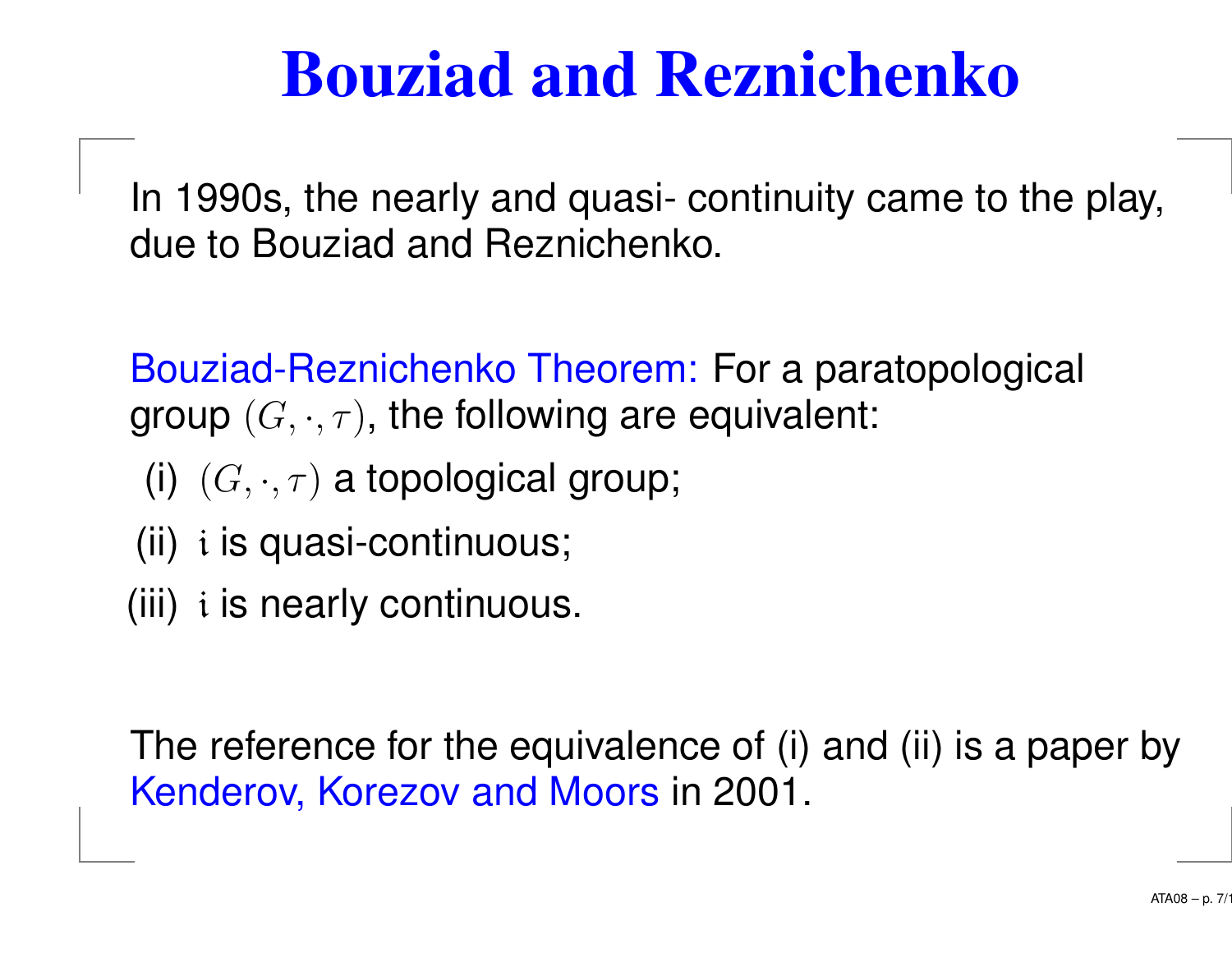# **A common generalization**

Is there <sup>a</sup> common generalization of both near and quasicontinuity? How is this result related to the condition used by Arhangel'skii and Reznichenko?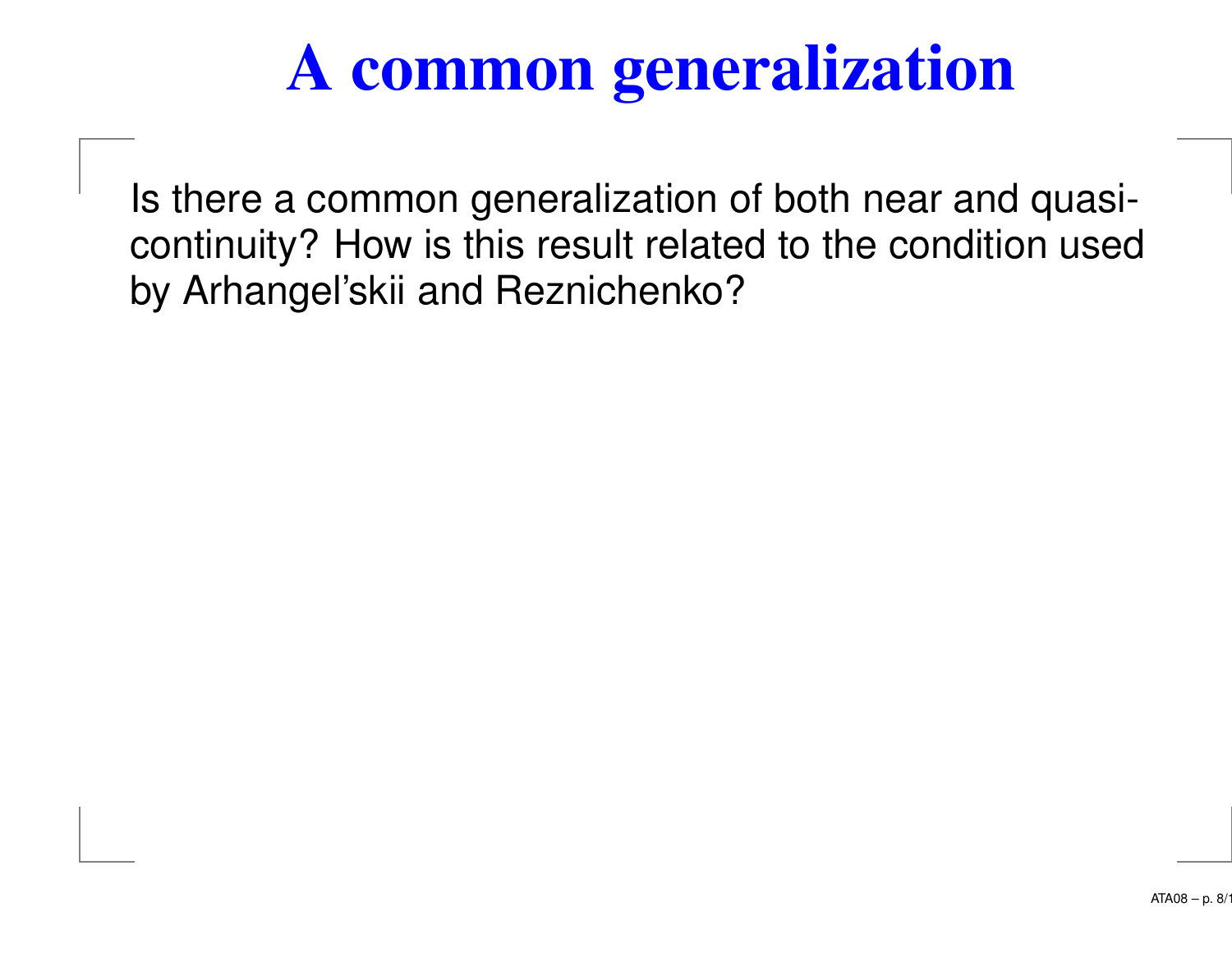# **A common generalization**

Is there <sup>a</sup> common generalization of both near and quasicontinuity? How is this result related to the condition used by Arhangel'skii and Reznichenko?

To answer these questions, we need the following concept introduced by Andrijević in 1986.

Semi-precontinuity: A subset A of X is semi-preopen if  $A \subseteq \text{int}(A)$ .

A mapping  $f: X \to Y$  is called semi-precontinuous at  $x \in X$ if for every open neighborhood  $V$  of  $f(x),\,f^{-1}(V)$  is a semi-preopen set in <sup>X</sup>.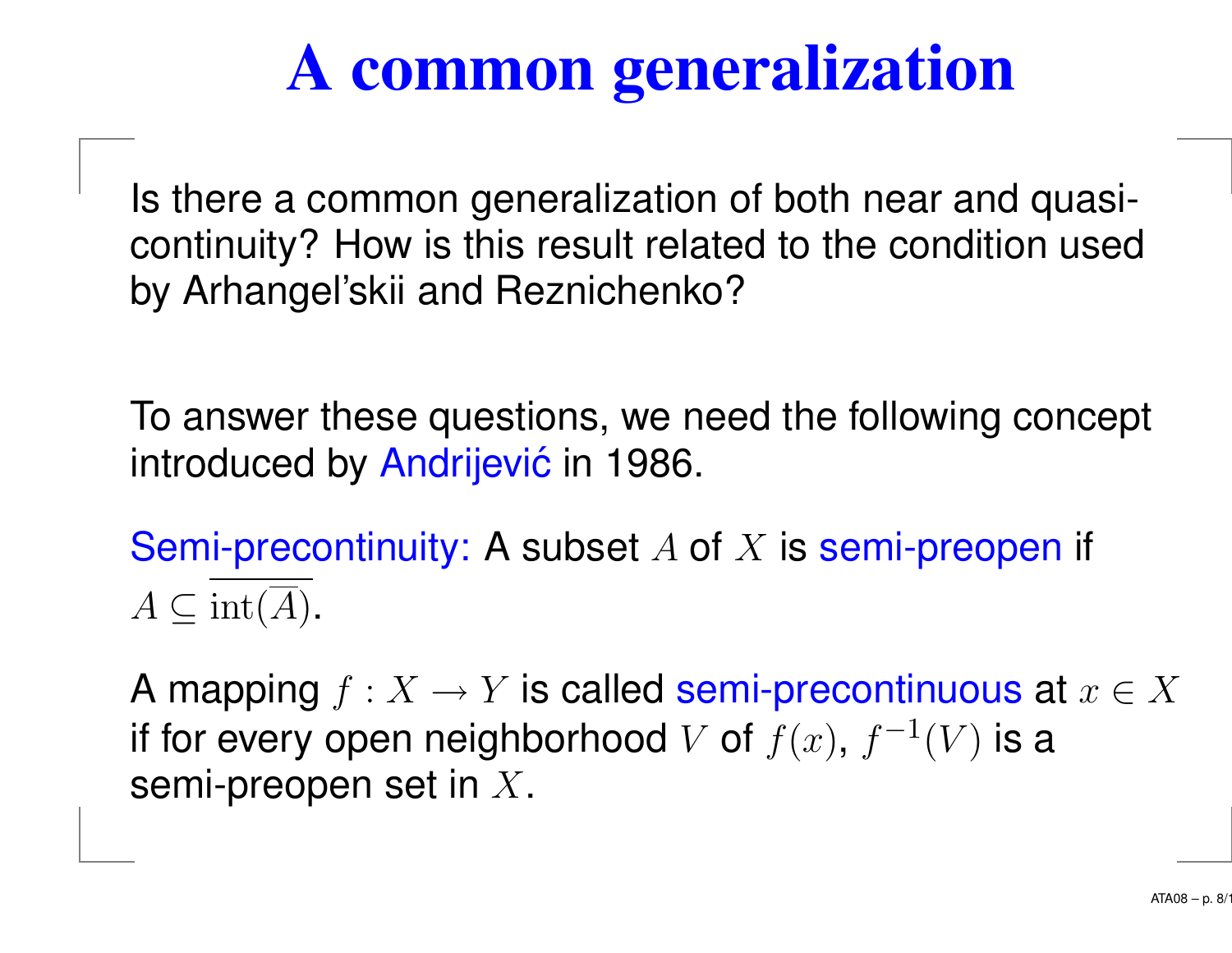### **The first theorem**

Theorem 1. Let  $(G,\cdot,\tau)$  be a paratopological group. Then the following statements are equivalent.

- (i)  $(G, \cdot, \tau)$  is a topological group;
- (ii) i is quasi-continuous;
- (iii) i of  $(G, \cdot, \tau)$  is nearly continuous;
- (iv) i is semi-precontinuous;
- (v) For every open neighbourhood U of  $e, e \in \text{int}(\overline{U^{-1}})$ ;
- (vi) For every open neighbourhood U of  $e, e \in \text{int}(U \cap U^{-1});$
- (vii) For every open neighbourhood U of  $e$ ,  $int(U \cap U^{-1}) \neq \emptyset$ .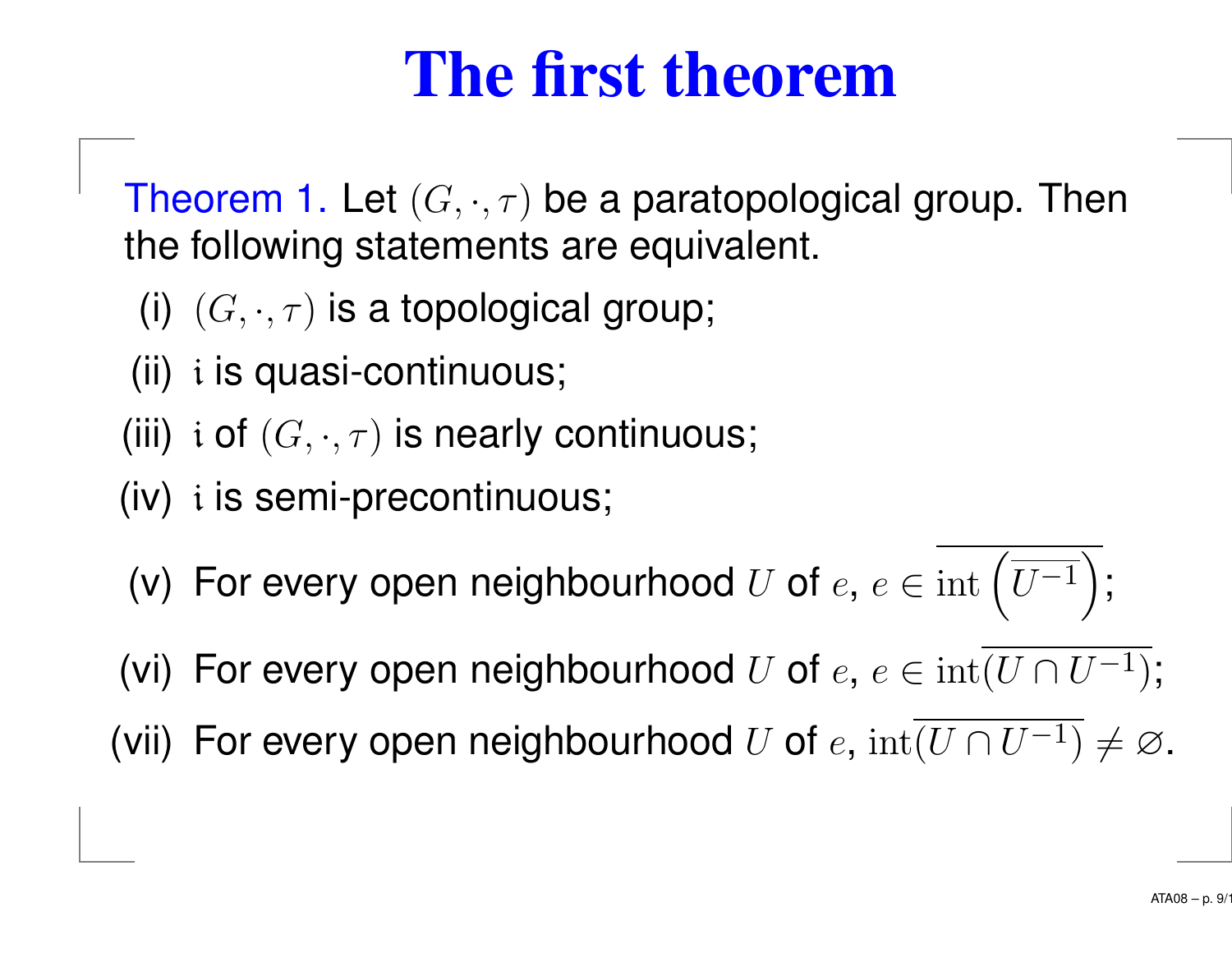#### **Comments and remarks**

There are paratopological groups with <sup>a</sup> feebly continuous inversion, which are not topological groups. In deed, Guran called such paratopological groups saturated. In <sup>a</sup> series of papers, Banakh and Ravsky showed that saturated paratopological groups behave much like topological groups in many aspects.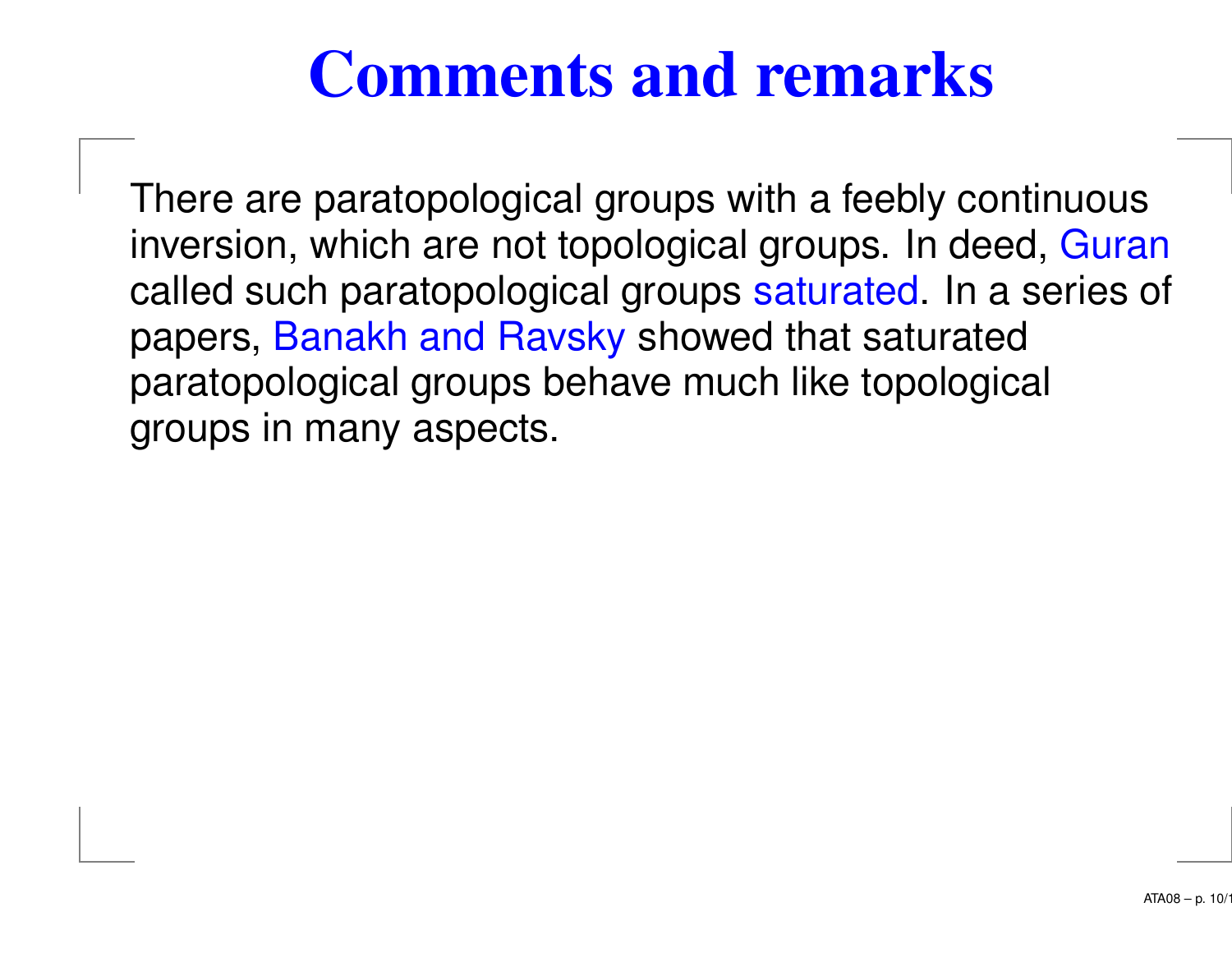#### **Comments and remarks**

There are paratopological groups with <sup>a</sup> feebly continuous inversion, which are not topological groups. In deed, Guran called such paratopological groups saturated. In <sup>a</sup> series of papers, Banakh and Ravsky showed that saturated paratopological groups behave much like topological groups in many aspects.

We may consider the "dual problem" of Theorem 1. That is, for a given topologized group  $(G, \cdot, \tau)$  with a continuous inversion, what can we say about the weak continuity properties of the multiplication <sup>m</sup>?

We will see that, to study weak continuity properties of m, we need put more conditions on the topology  $\tau$ .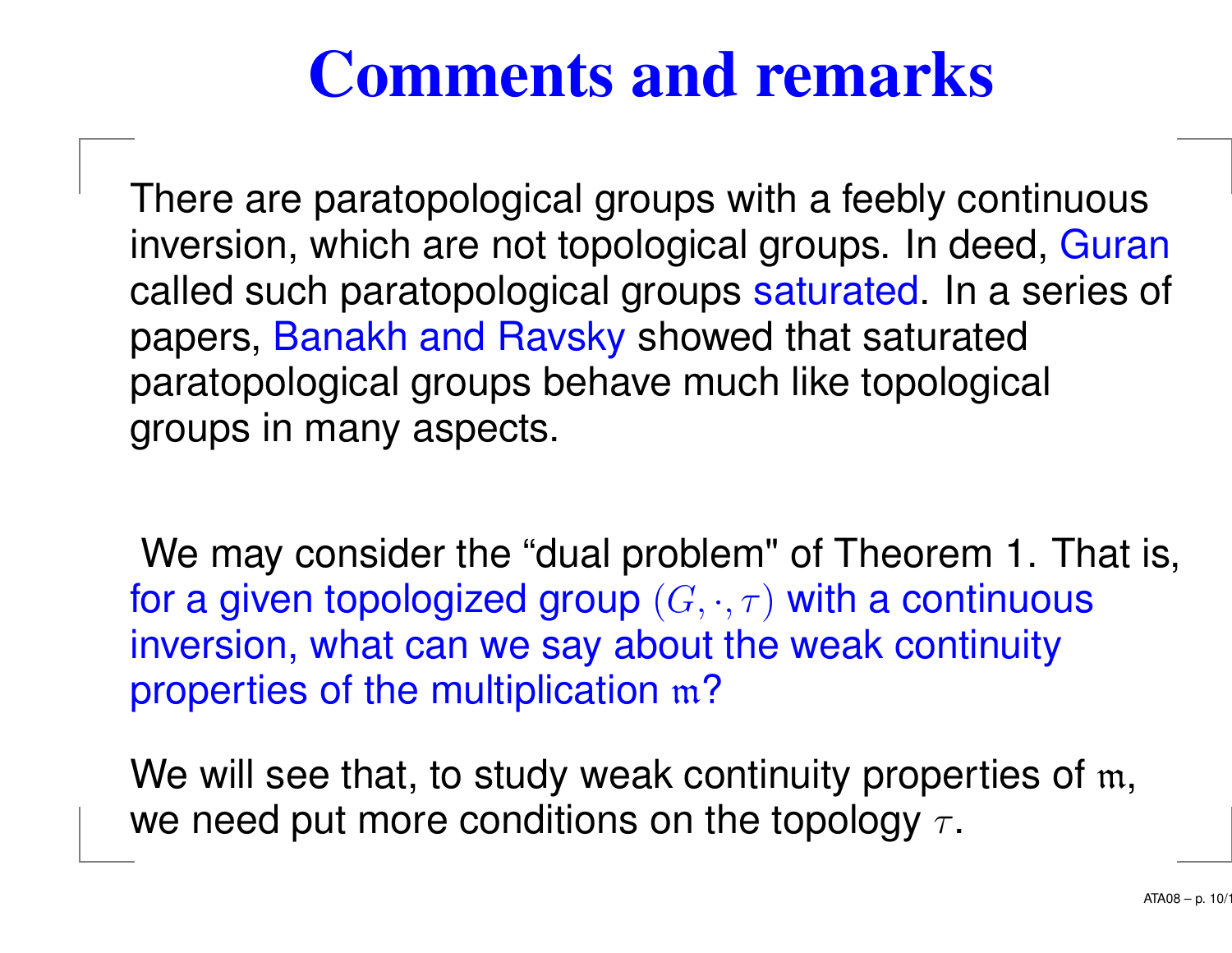### **Two examples**

Example 1. Let  $(\mathbb{Z}_2, +)$  be the group of integers modulo 2 with the usual addition. Let  $\tau$  be the Sierpinski topology on  $\mathbb{Z}_2$ . Then  $(\mathbb{Z}_2, +, \tau)$  is a topologized group such that m is both quasi-continuous and nearly continuous. Also, i is continuous. But,  $(\mathbb{Z}_2, +, \tau)$  is not a paratopological group.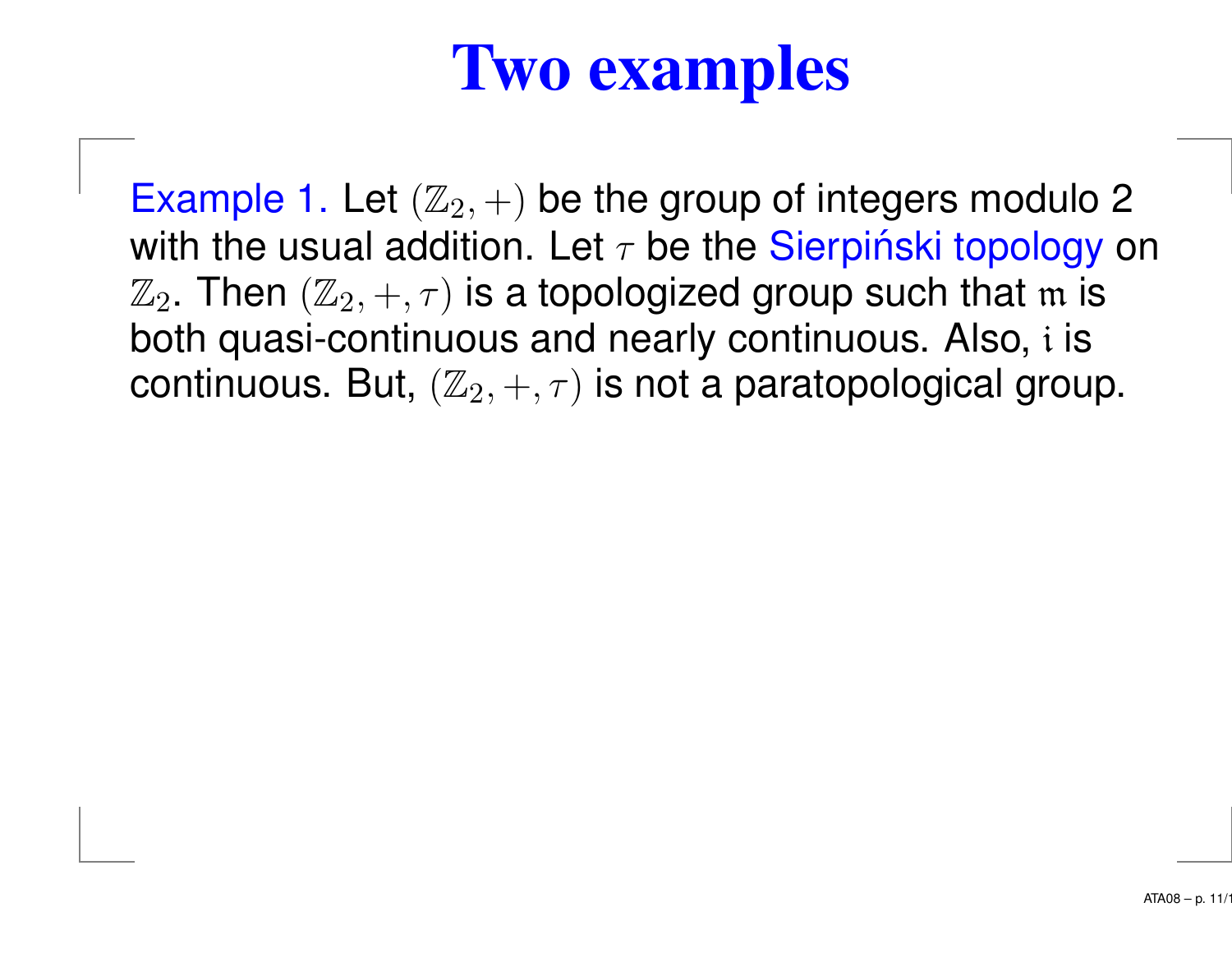### **Two examples**

Example 1. Let  $(\mathbb{Z}_2, +)$  be the group of integers modulo 2 with the usual addition. Let  $\tau$  be the Sierpinski topology on  $\mathbb{Z}_2$ . Then  $(\mathbb{Z}_2, +, \tau)$  is a topologized group such that m is both quasi-continuous and nearly continuous. Also, i is continuous. But,  $(\mathbb{Z}_2, +, \tau)$  is not a paratopological group.

Example 2. Let  $(\mathbb{R}, +)$  be the reals equipped with the usual addition and the following metric

$$
d(x,y) = \begin{cases} 0, & \text{if } x = y; \\ \max\{|x|, |y|\}, & x \neq y. \end{cases}
$$

Then  $(\mathbb{R}, +, \tau_d)$  is a topologized group such that m is feebly continuous, but not quasi-continuous. Moreover, it can be checked easily that i is continuous.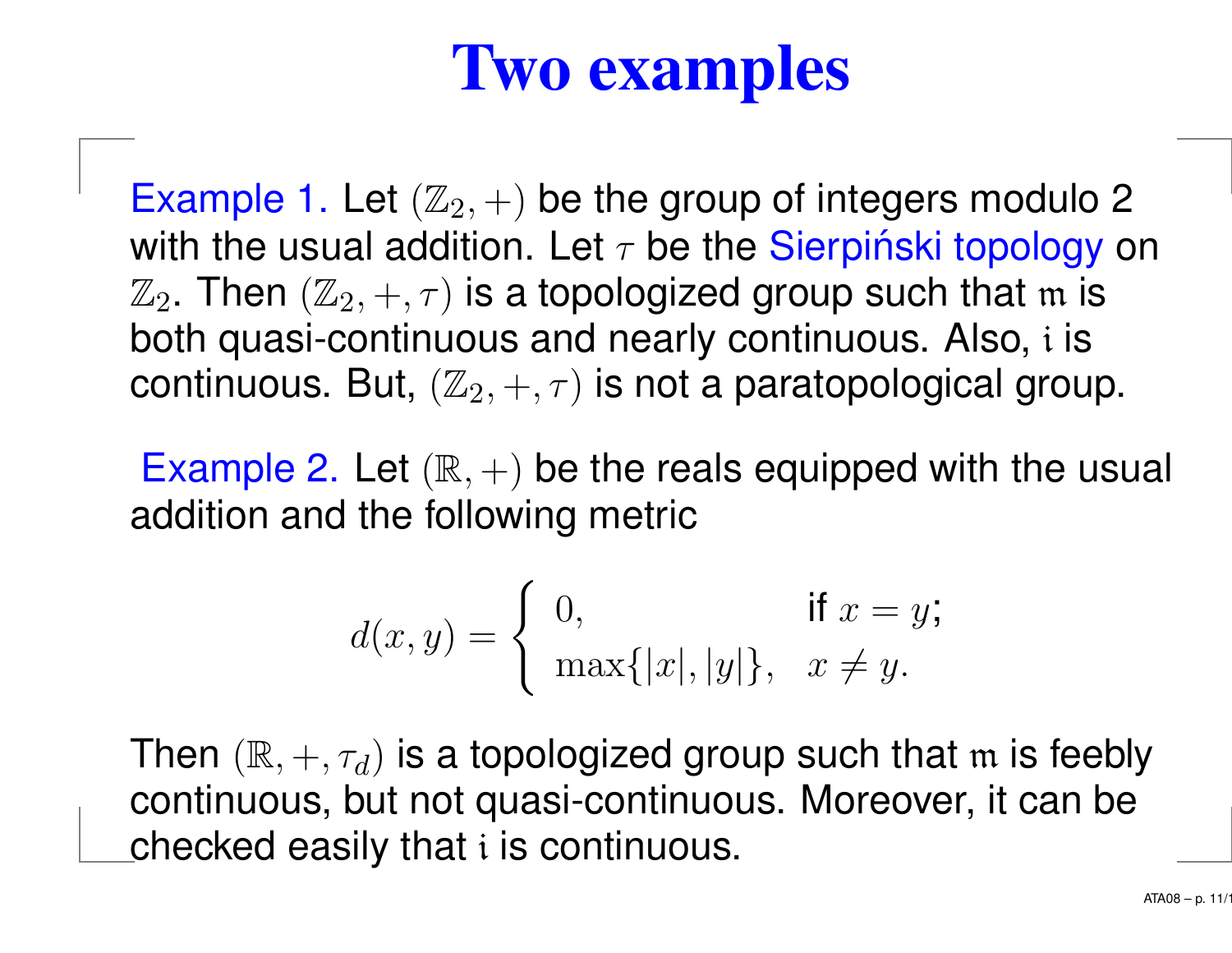#### **The Novak number**

The Novak number of a space  $X$  is defined by

 $\text{Nov}(X) = \min\{\kappa : X \text{ is covered by } \leq \kappa \text{ n. d. sets}\}.$ 

Then  $X$  is of second Baire category iff  $\mathrm{Nov}(X) \geq \aleph_1,$  and  $X$ is Baire if and only if  $\text{Nov}(O) \geq \aleph_1$  for any nonempty open set  $O\subseteq X$ .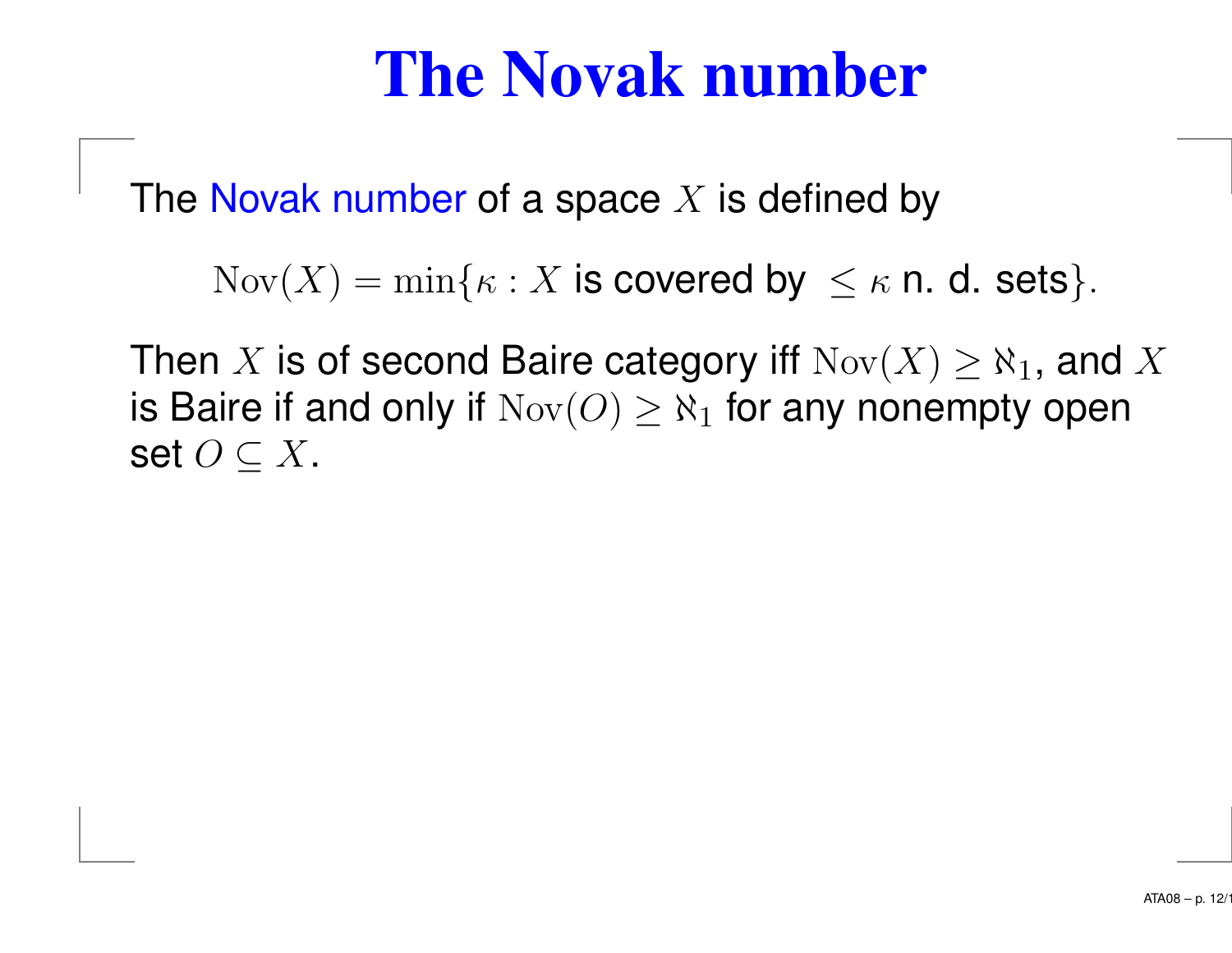#### **The Novak number**

The Novak number of a space  $X$  is defined by

 $\text{Nov}(X) = \min\{\kappa : X \text{ is covered by } \leq \kappa \text{ n. d. sets}\}.$ 

Then  $X$  is of second Baire category iff  $\mathrm{Nov}(X) \geq \aleph_1,$  and  $X$ is Baire if and only if  $\text{Nov}(O) \geq \aleph_1$  for any nonempty open set  $O\subseteq X$ .

A classical result says that <sup>a</sup> homogeneous space is Baire if and only if it is of second category. Similarly, one can show the following:

If  $(G,\cdot,\tau)$  is a left (or right) semitopological group, then  $\text{Nov}(G) = \text{Nov}(O)$  for every nonempty open set  $O \subseteq G$ .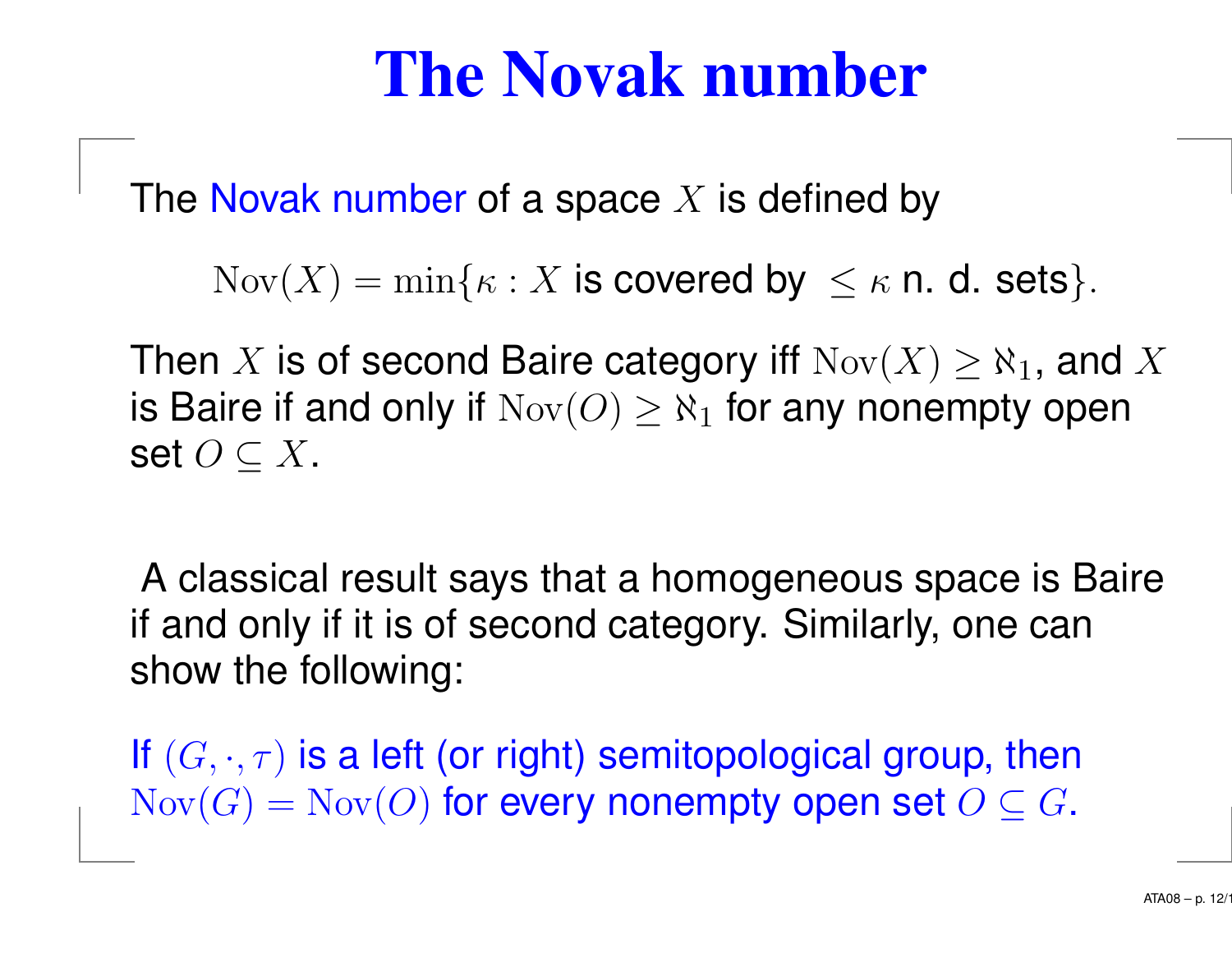## **Developability number**

The developability number of a space  $X$ , is defined by

 $dev(X) = min\{\kappa : \exists$  open covers  $\{\mathscr{U}_{\alpha} : \alpha < \kappa\}$  of X s. t.  $\{st(x, \mathscr{U}_{\alpha}) : \alpha < \kappa\}$  is a local base at  $x\}$ .

A regular space  $X$  is a Moore space iff  $\mathrm{dev}(X) = \aleph_0.$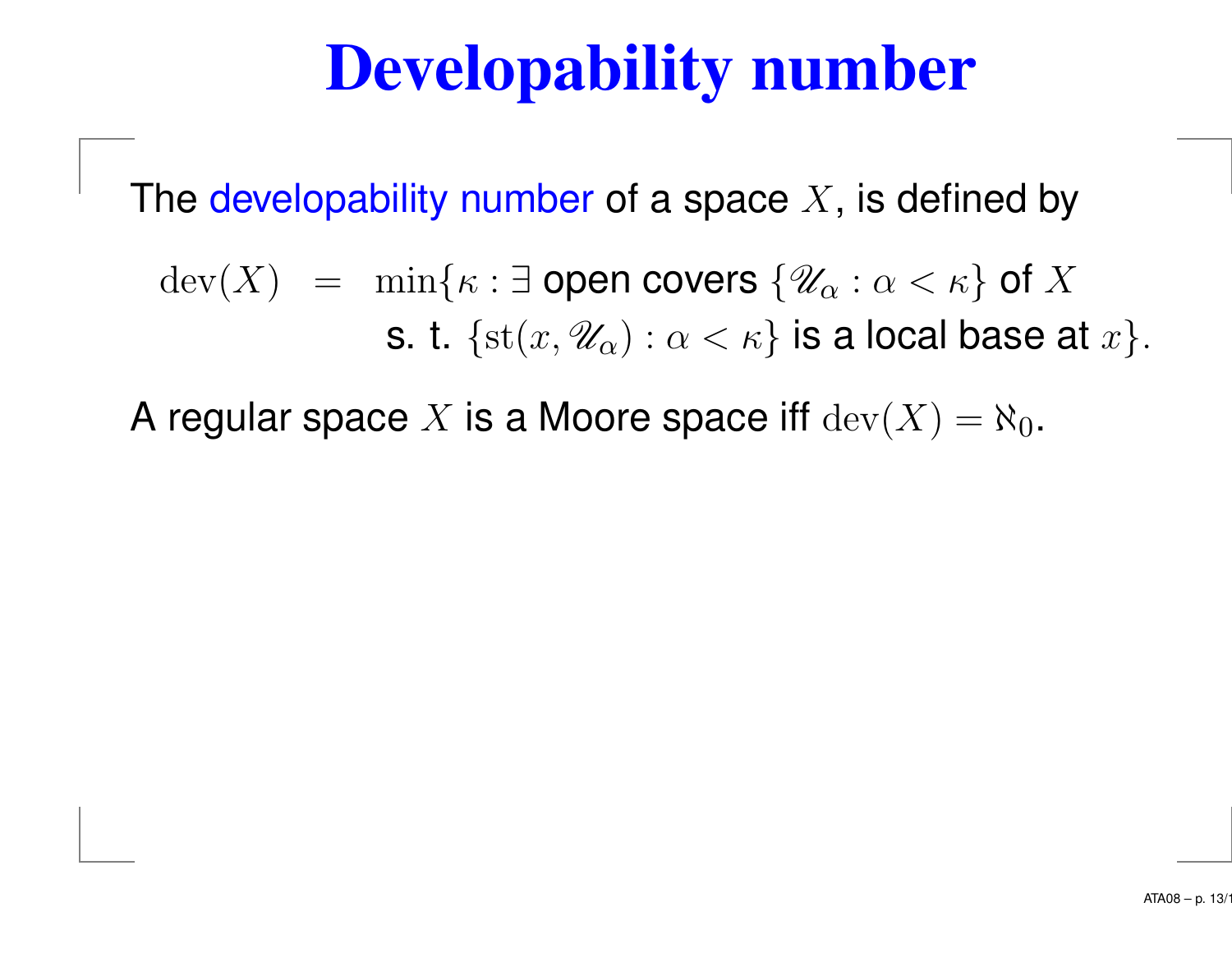# **Developability number**

The developability number of a space  $X$ , is defined by

 $dev(X) = min\{\kappa : \exists$  open covers  $\{\mathscr{U}_{\alpha} : \alpha < \kappa\}$  of X s. t.  $\{st(x, \mathscr{U}_{\alpha}) : \alpha < \kappa\}$  is a local base at  $x\}$ .

A regular space  $X$  is a Moore space iff  $\mathrm{dev}(X) = \aleph_0.$ 

Theorem 2. If  $(G,\cdot,\tau)$  is a left (or right) semitopological group such that  $\text{dev}(G) < \text{Nov}(G)$ , then i is nearly continuous.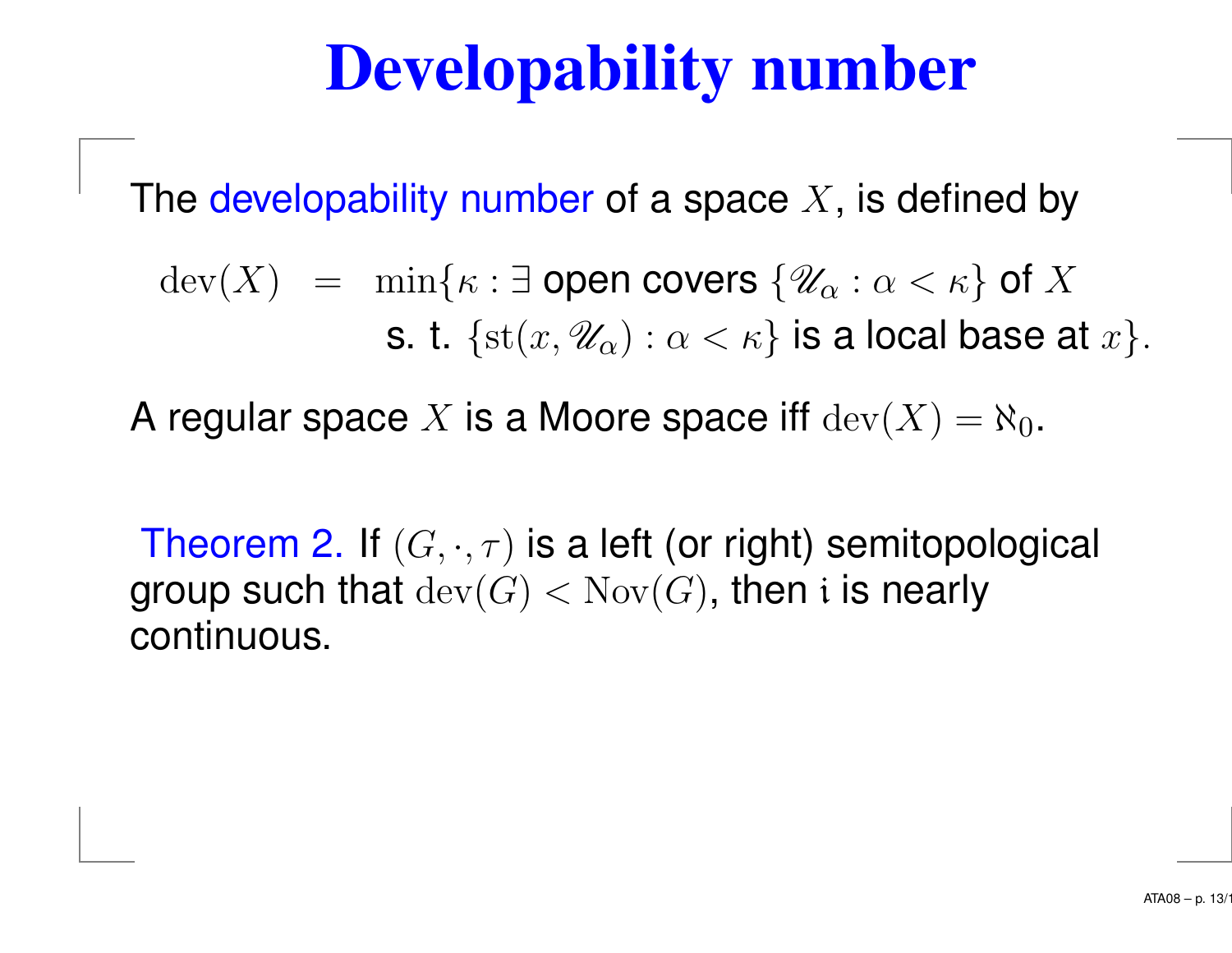# **Developability number**

The developability number of a space  $X$ , is defined by

 $dev(X) = min\{\kappa : \exists$  open covers  $\{\mathscr{U}_{\alpha} : \alpha < \kappa\}$  of X s. t.  $\{st(x, \mathscr{U}_{\alpha}) : \alpha < \kappa\}$  is a local base at  $x\}$ .

A regular space  $X$  is a Moore space iff  $\mathrm{dev}(X) = \aleph_0.$ 

Theorem 2. If  $(G,\cdot,\tau)$  is a left (or right) semitopological group such that  $\text{dev}(G) < \text{Nov}(G)$ , then i is nearly continuous.

Corollary 2.1. If  $(G, \cdot, \tau)$  is a left (or right) semitopological group such that  $(G, \tau)$  is a Baire and Moore space, then i is nearly continuous.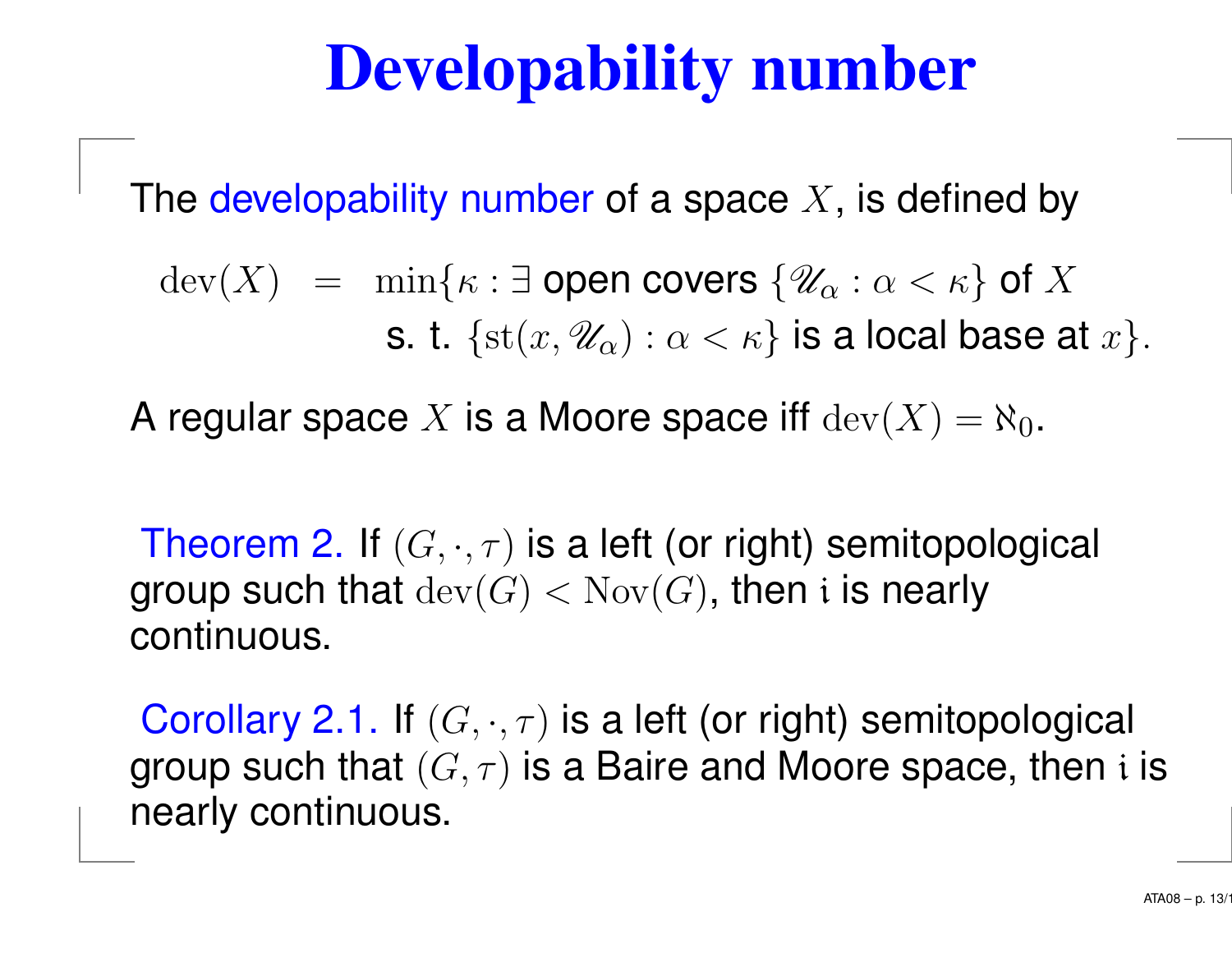#### **The third theorem**

Theorem 3. Let  $(G,\cdot,\tau)$  be a topologized group endowed with a regular topology  $\tau$  such that  $\text{dev}(G) < \text{Nov}(G)$ . If one type of translations are feebly continuous, and the other type of translations are continuous, then  $(G, \cdot, \tau)$  is a topological group.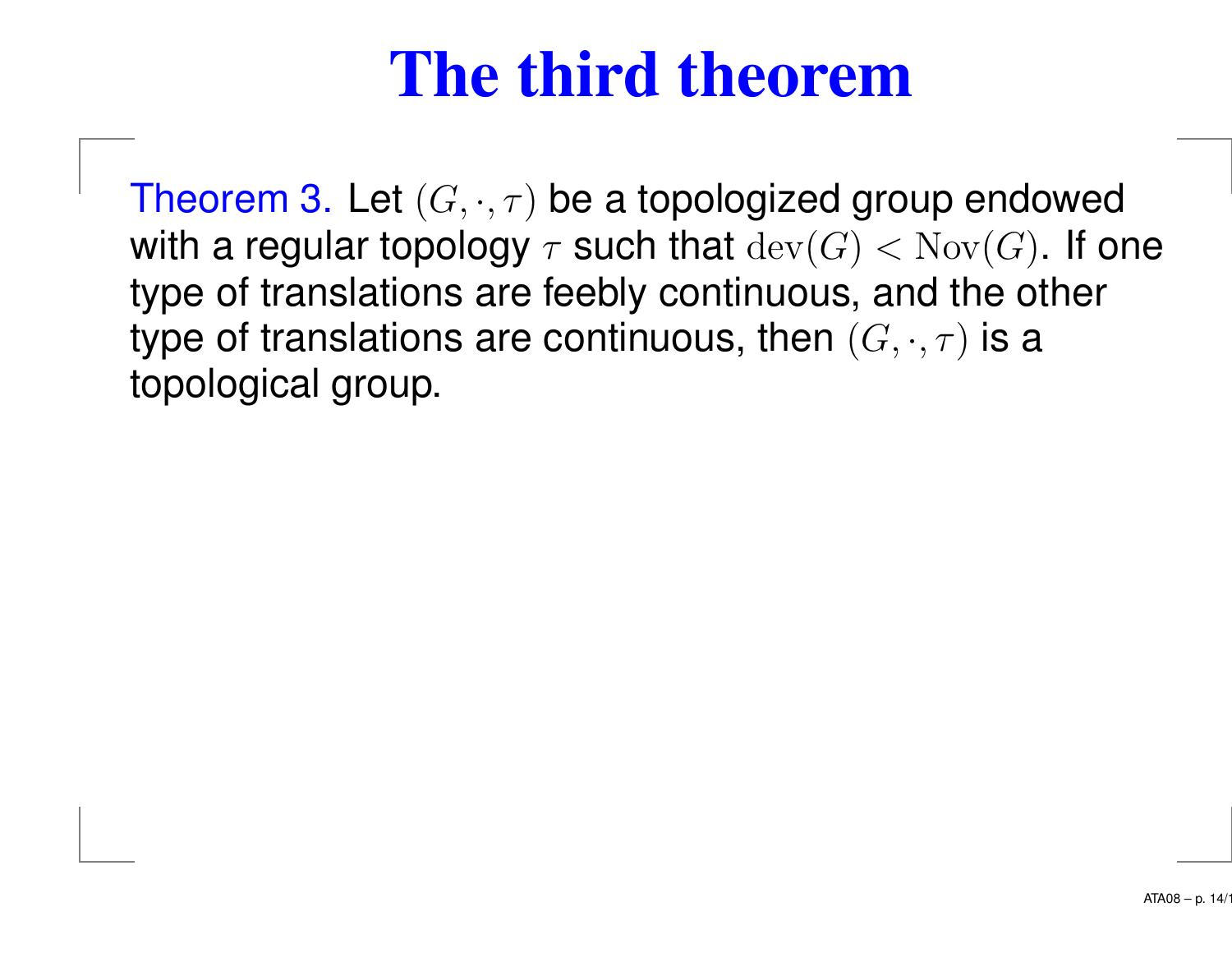#### **The third theorem**

Theorem 3. Let  $(G,\cdot,\tau)$  be a topologized group endowed with a regular topology  $\tau$  such that  $\text{dev}(G) < \text{Nov}(G)$ . If one type of translations are feebly continuous, and the other type of translations are continuous, then  $(G, \cdot, \tau)$  is a topological group.

As an immediate consequence, we have the following corollary:

Corollary 3.1. Let  $(G, \cdot, \tau)$  be a topologized group such that  $(G, \tau)$  is a Baire Moore space. If one type of translations are feebly continuous, and the other type of translations are continuous, then  $(G, \cdot, \tau)$  is a metrizable topological group.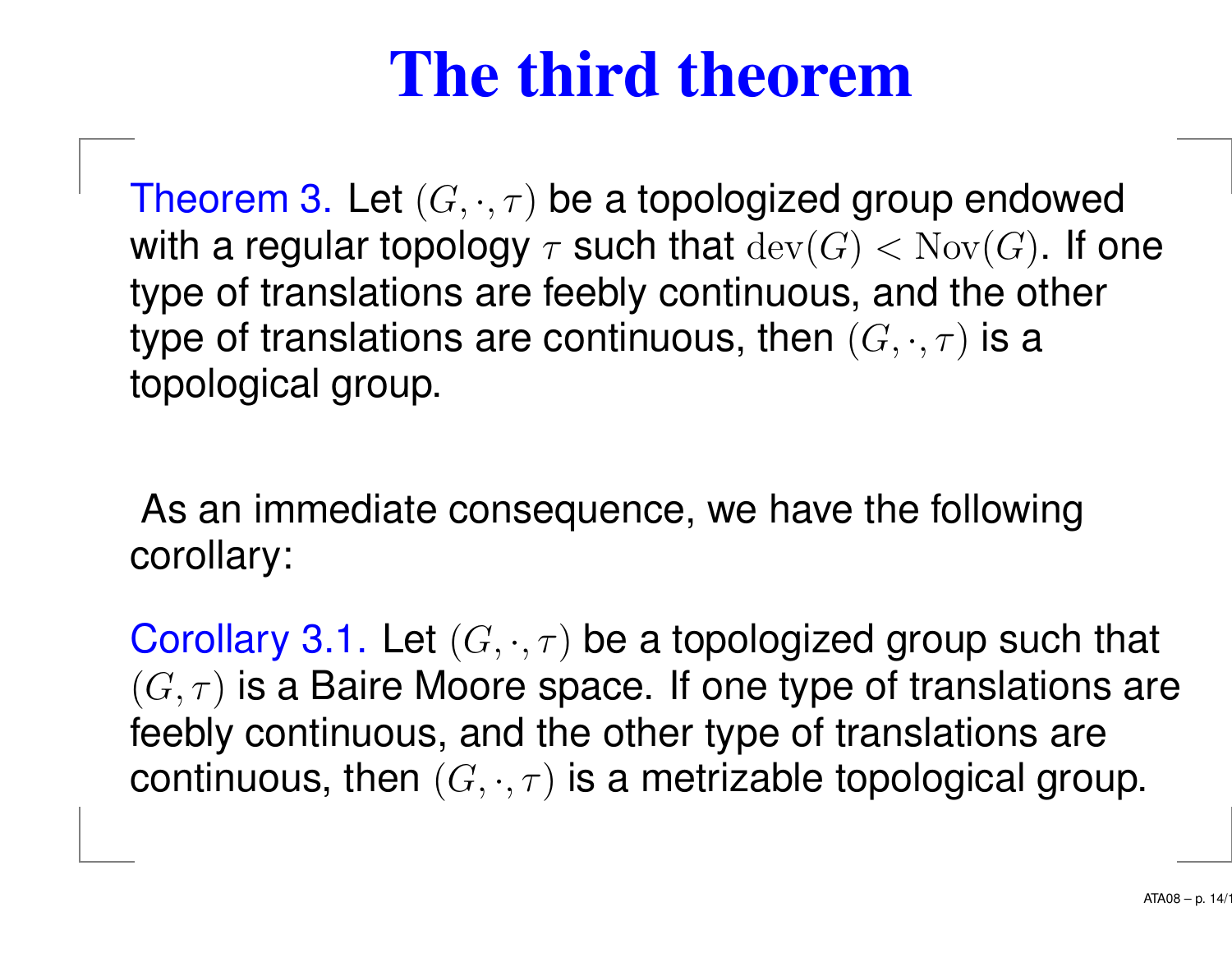# **Comparison**

It is easy to see that our results extend the following two theorem:

Piotrowski's Theorem: Every Baire Moore semitopological group is <sup>a</sup> paratopological group (1998).

Reznichenko's Theorem: Every semitopological group which is <sup>a</sup> Baire metrizable space is <sup>a</sup> topological group.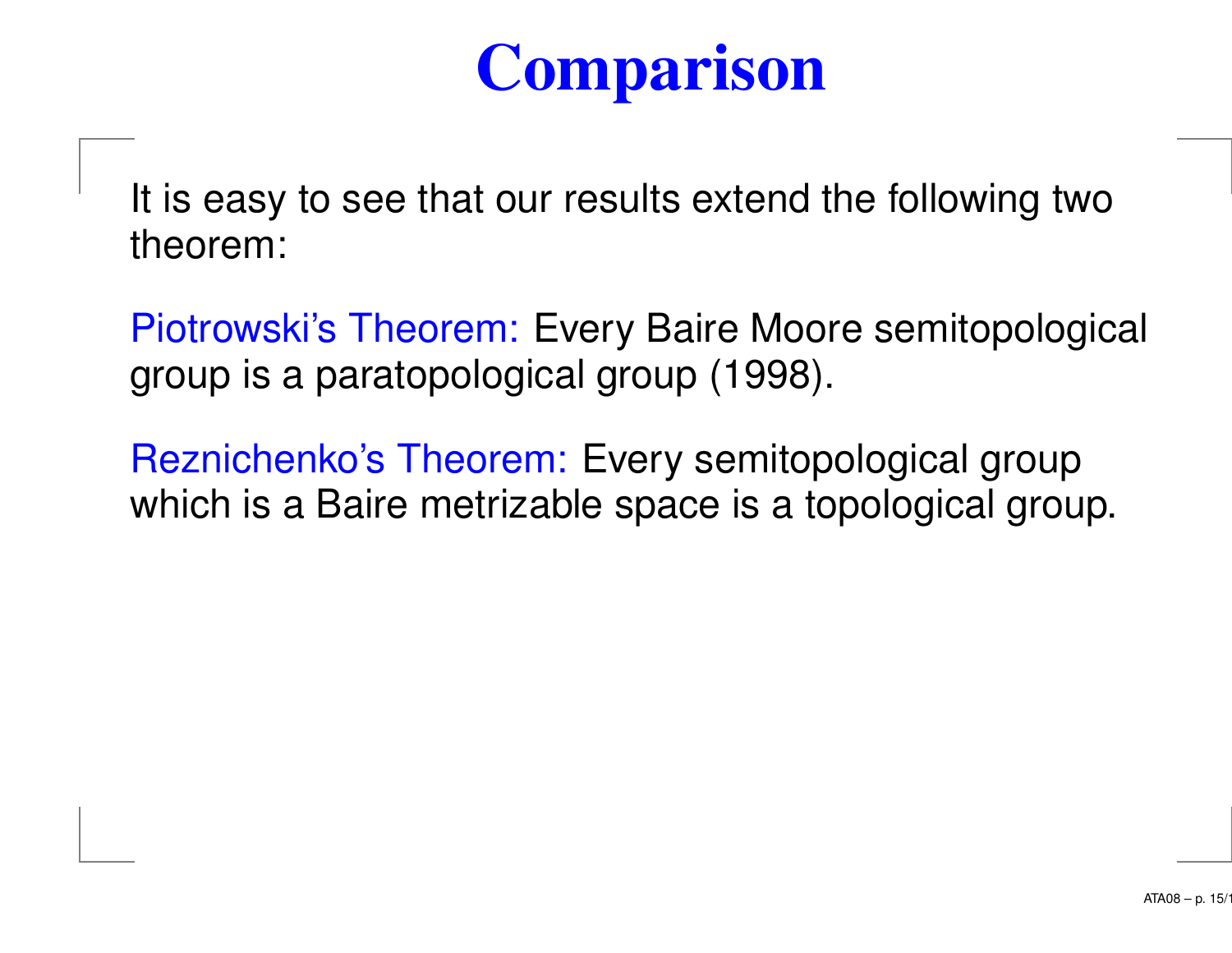# **Comparison**

It is easy to see that our results extend the following two theorem:

Piotrowski's Theorem: Every Baire Moore semitopological group is <sup>a</sup> paratopological group (1998).

Reznichenko's Theorem: Every semitopological group which is <sup>a</sup> Baire metrizable space is <sup>a</sup> topological group.

Comparing our results with the Arhangel'skii-Reznichenko theorem, we have the following question.

Question 1. Must every symmetrizable Hausdorff Baire semitopological group be <sup>a</sup> topological group?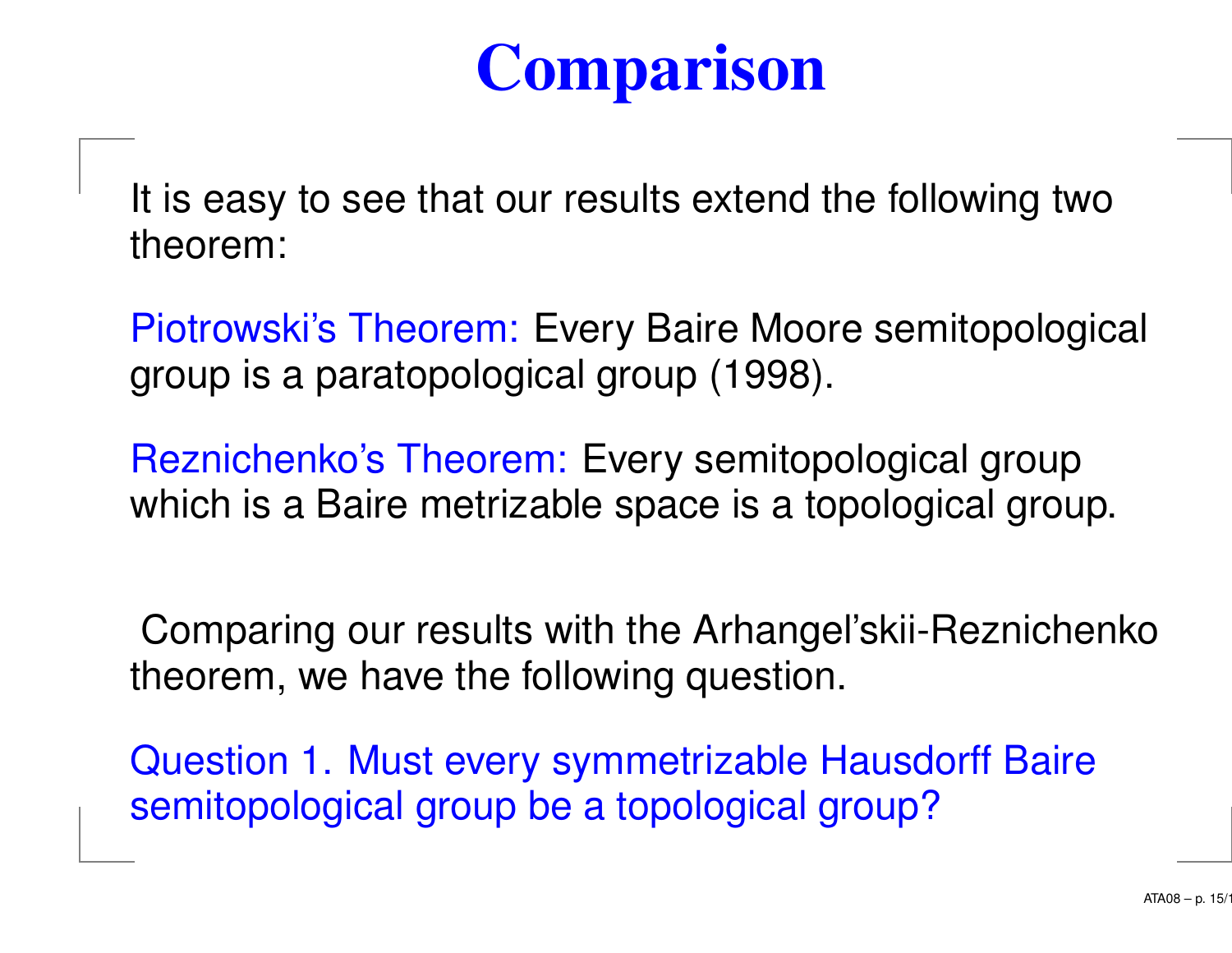#### **Ferri-Hernández-Wu Theorem**

Ferri-Hernández-Wu Theorem: Let  $G$  be a group, which is a Baire metrizable space. Suppose that there is <sup>a</sup> dense subset  $S$  of second category in  $G$  such that the right translations  $\rho_s$  and  $\rho_{s^{-1}}$  are continuous for all  $s \in S$ . Suppose further that, for each  $s \in G$ , there is a residual subset  $R_s$  of  $G$  such that the left translation  $\lambda_s$  is feebly continuous on  $R_s$ ,  $\lambda_s(R_s)$  is residual, and  $\lambda_{s^{-1}}$  is feebly continuous on  $\lambda_s(R_s)$ . Then G is a topological group.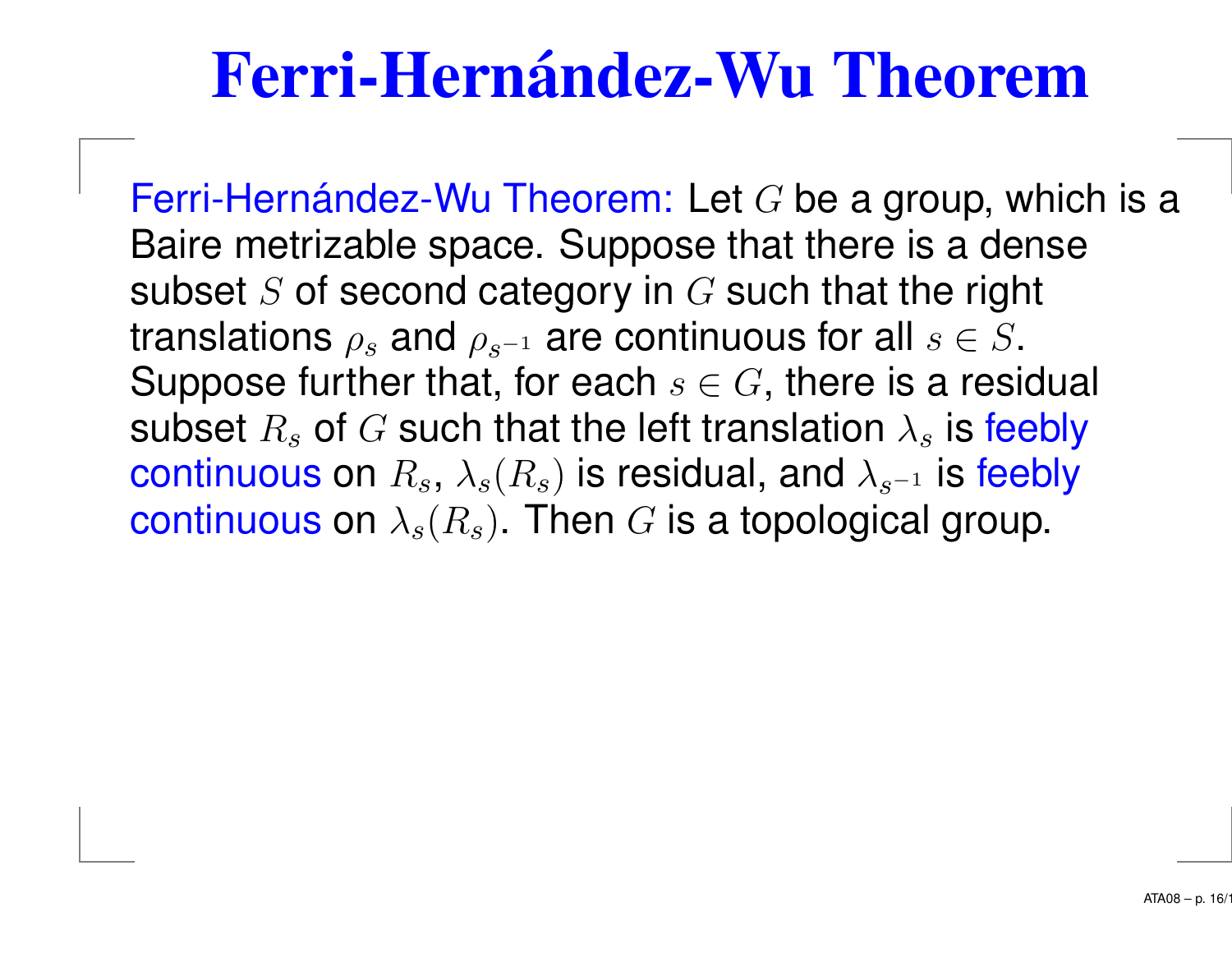#### **Ferri-Hernández-Wu Theorem**

Ferri-Hernández-Wu Theorem: Let  $G$  be a group, which is a Baire metrizable space. Suppose that there is <sup>a</sup> dense subset  $S$  of second category in  $G$  such that the right translations  $\rho_s$  and  $\rho_{s^{-1}}$  are continuous for all  $s \in S$ . Suppose further that, for each  $s \in G$ , there is a residual subset  $R_s$  of  $G$  such that the left translation  $\lambda_s$  is feebly continuous on  $R_s$ ,  $\lambda_s(R_s)$  is residual, and  $\lambda_{s^{-1}}$  is feebly continuous on  $\lambda_s(R_s)$ . Then G is a topological group.

Question 2. Can we relax the condition all right translations are continuous to there is a dense subset  $S$  of second category in G such that the right translations  $\rho_s$  and  $\rho_{s^{-1}}$  are continuous for all  $s \in S$ ?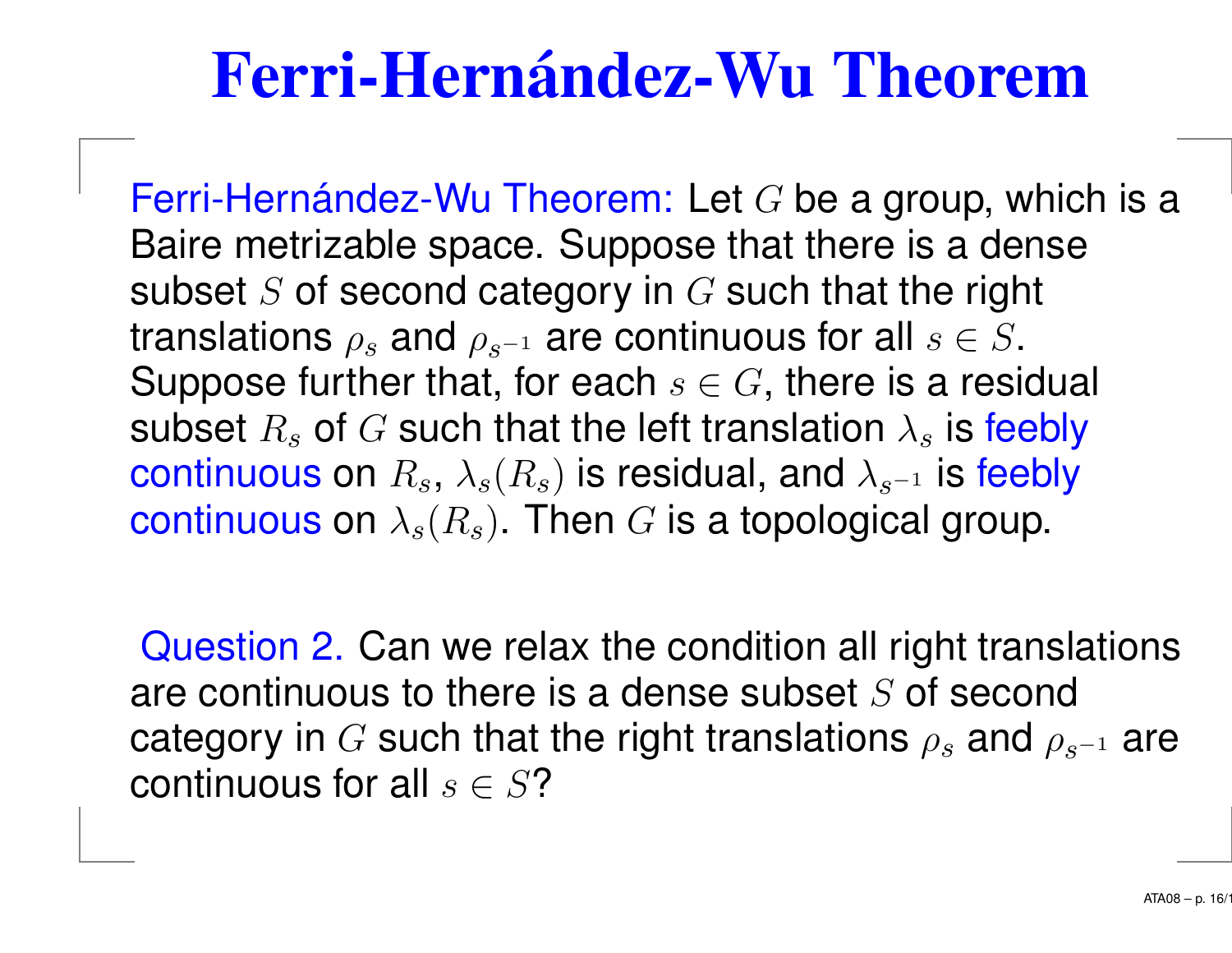# **One more example**

In general, the conclusion of Theorem 3 may not hold for <sup>a</sup> topologized group  $(G, \cdot, \tau)$  when both left and right translations are feebly continuous, under the same assumption on the topology  $\tau$ .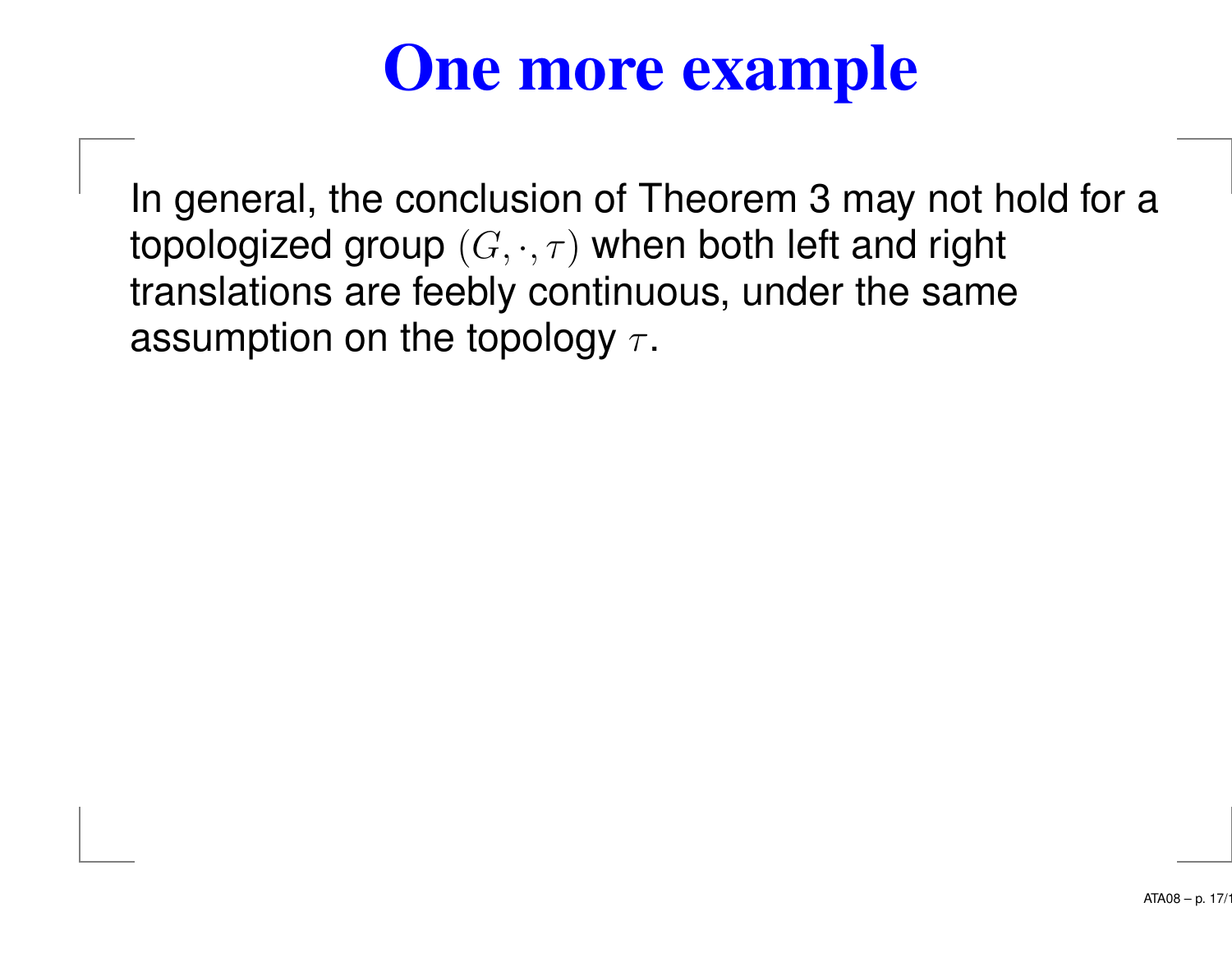# **One more example**

In general, the conclusion of Theorem 3 may not hold for <sup>a</sup> topologized group  $(G, \cdot, \tau)$  when both left and right translations are feebly continuous, under the same assumption on the topology  $\tau$ .

Example 3. Let  $G = [0, 1)$  be equipped with the following multiplication operation

$$
x \cdot y = \begin{cases} x+y, & \text{if } x+y < 1; \\ x+y-1 & x+y \ge 1 \end{cases}
$$

and the usual topology  $\tau$ . Then,  $(G, \cdot, \tau)$  is a topologized group with <sup>a</sup> separable metrizable Baire topology. It can be checked that <sup>m</sup> is separately quasi-continuous, but neither m not i is continuous.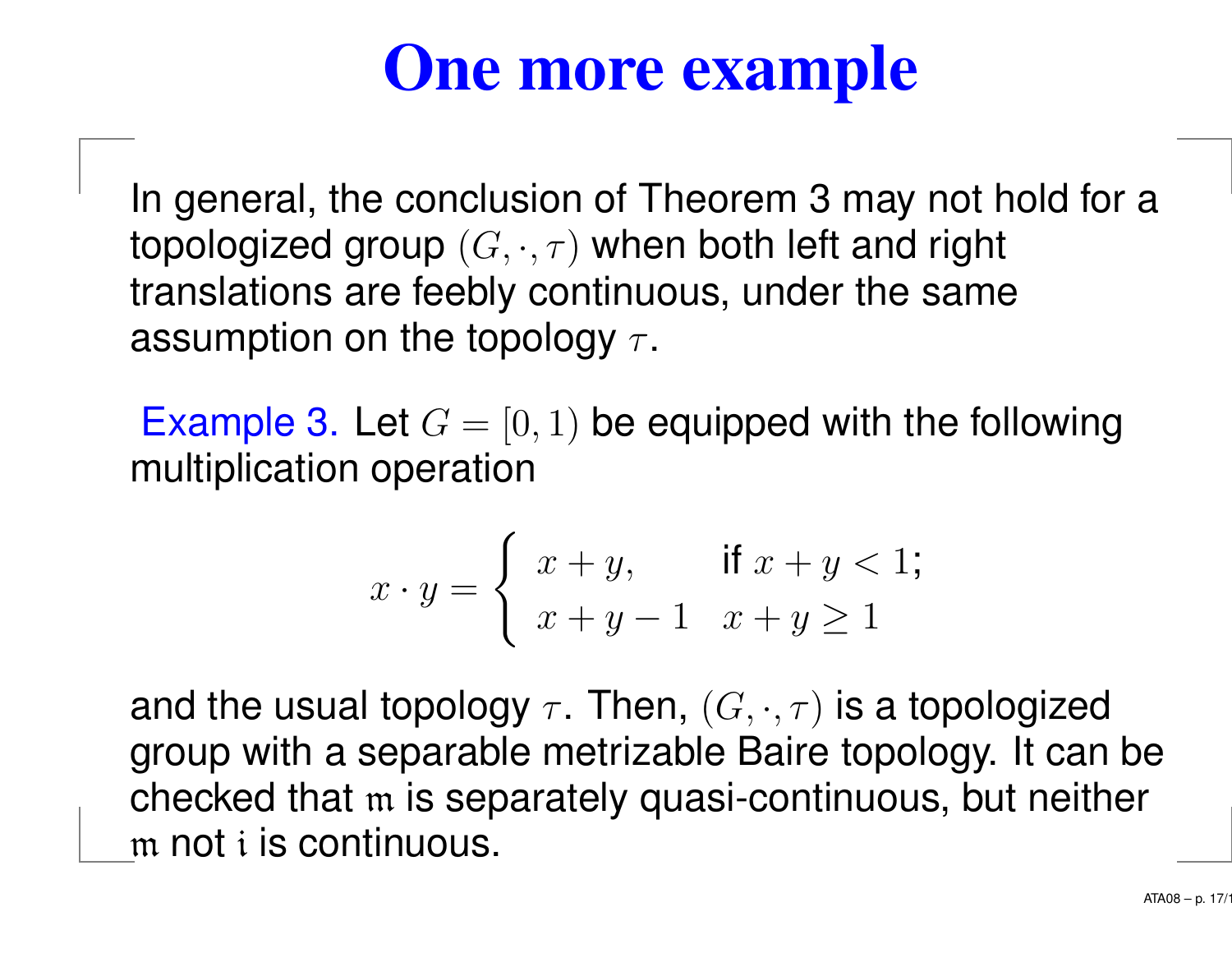# **Two more questions**

In Example 3, it can be checked that <sup>m</sup> is not continuous at any point of  $\{(x, y) \in G \times G : x + y = 1\}$ . However, this outcome is somehow not surprising.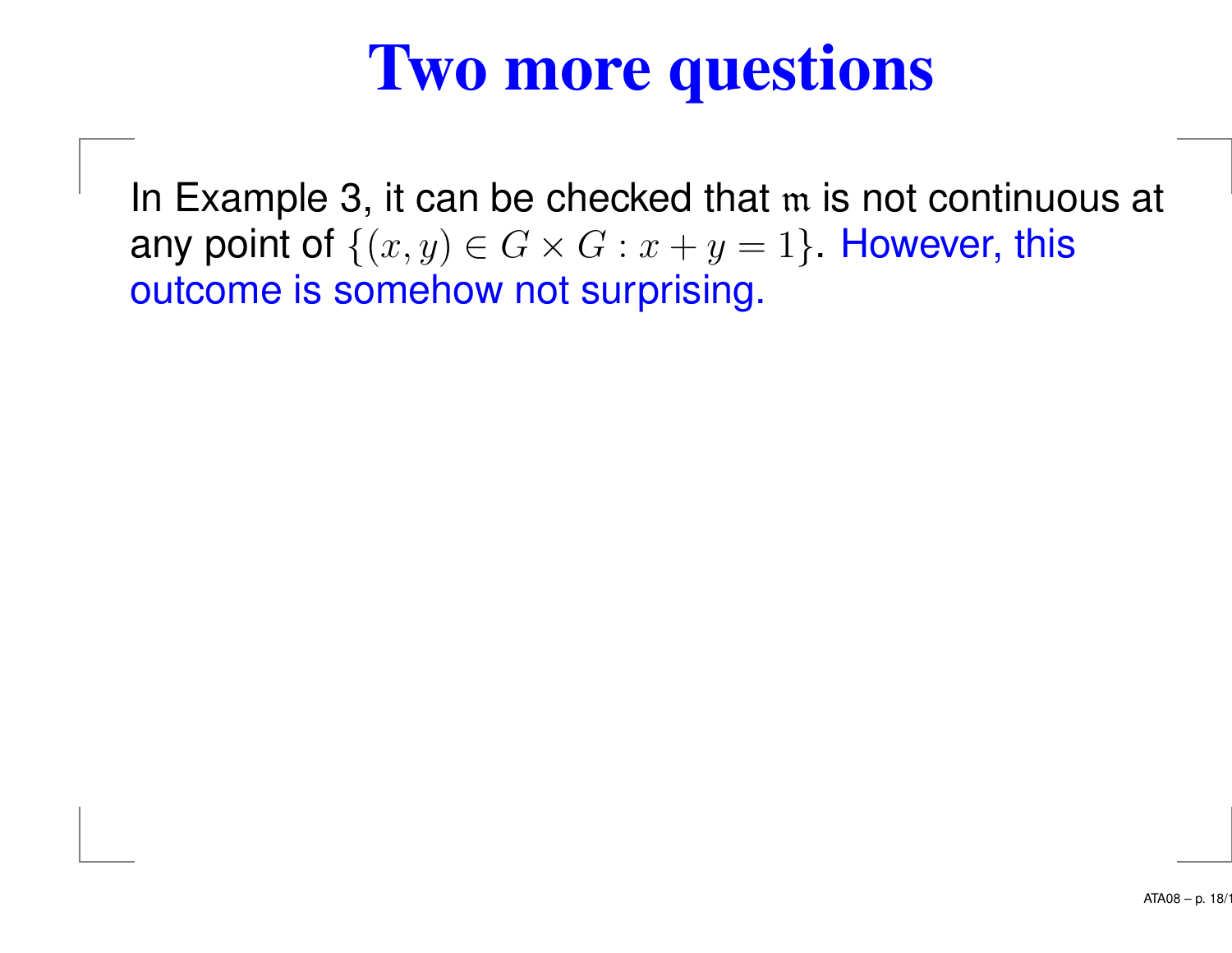# **Two more questions**

In Example 3, it can be checked that <sup>m</sup> is not continuous at any point of  $\{(x, y) \in G \times G : x + y = 1\}$ . However, this outcome is somehow not surprising.

If  $(G,\cdot,\tau)$  is a topologized group equipped with a separable, metrizable and Baire topology  $\tau$  such that m is separately quasi-continuous, by <sup>a</sup> result of Neubrunn, then <sup>m</sup> is quasi-continuous. Thus the set of points of continuity of <sup>m</sup> is a dense  $G_{\delta}$ -set in  $G \times G$ .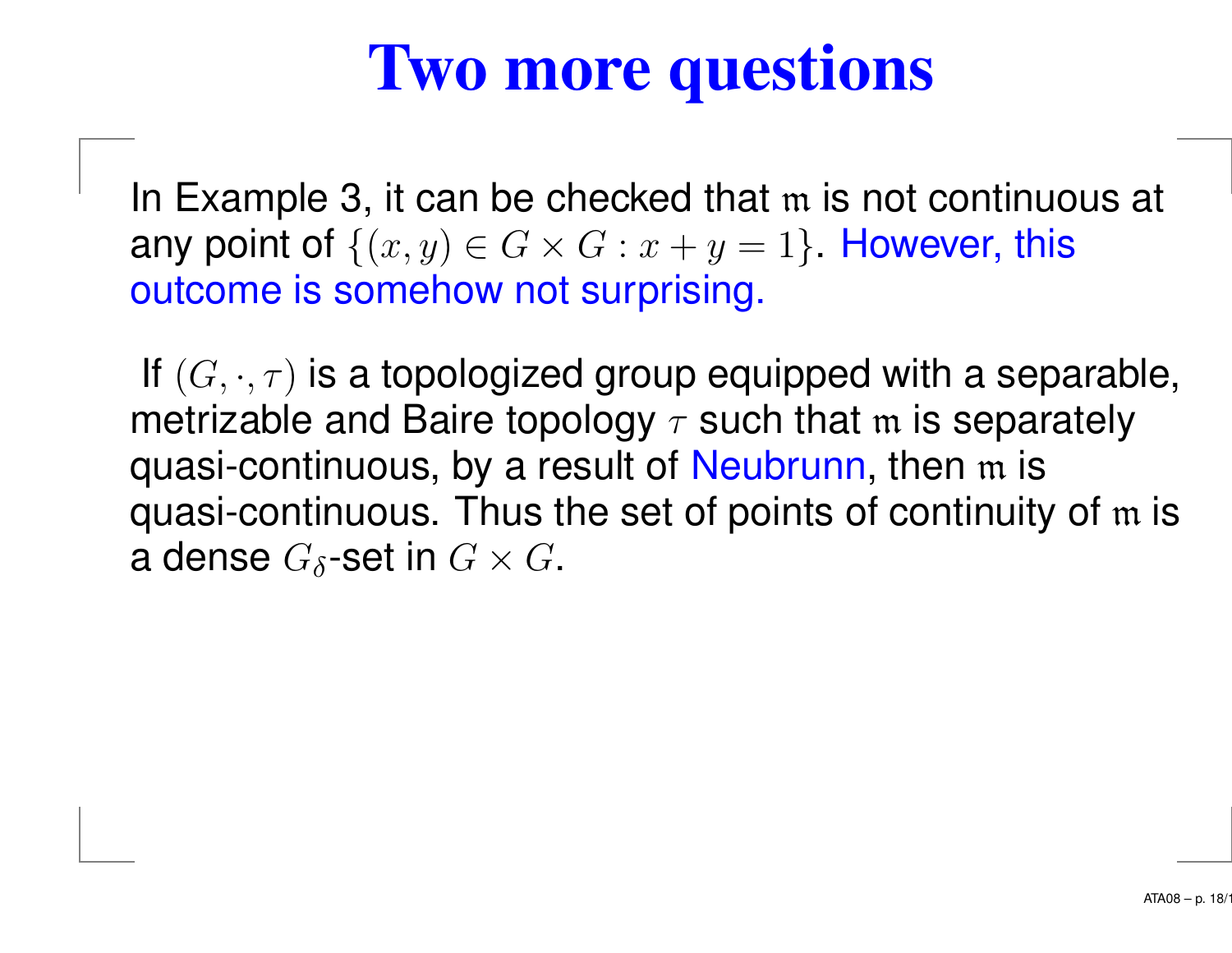# **Two more questions**

In Example 3, it can be checked that <sup>m</sup> is not continuous at any point of  $\{(x, y) \in G \times G : x + y = 1\}$ . However, this outcome is somehow not surprising.

If  $(G,\cdot,\tau)$  is a topologized group equipped with a separable, metrizable and Baire topology  $\tau$  such that m is separately quasi-continuous, by <sup>a</sup> result of Neubrunn, then <sup>m</sup> is quasi-continuous. Thus the set of points of continuity of <sup>m</sup> is a dense  $G_{\delta}$ -set in  $G \times G$ .

Question 3. Let  $(G, \cdot, \tau)$  be a topologized group with a Polish topology  $\tau$  such that m is separately quasi-continuous. Must  $(G, \cdot, \tau)$  be a topological group?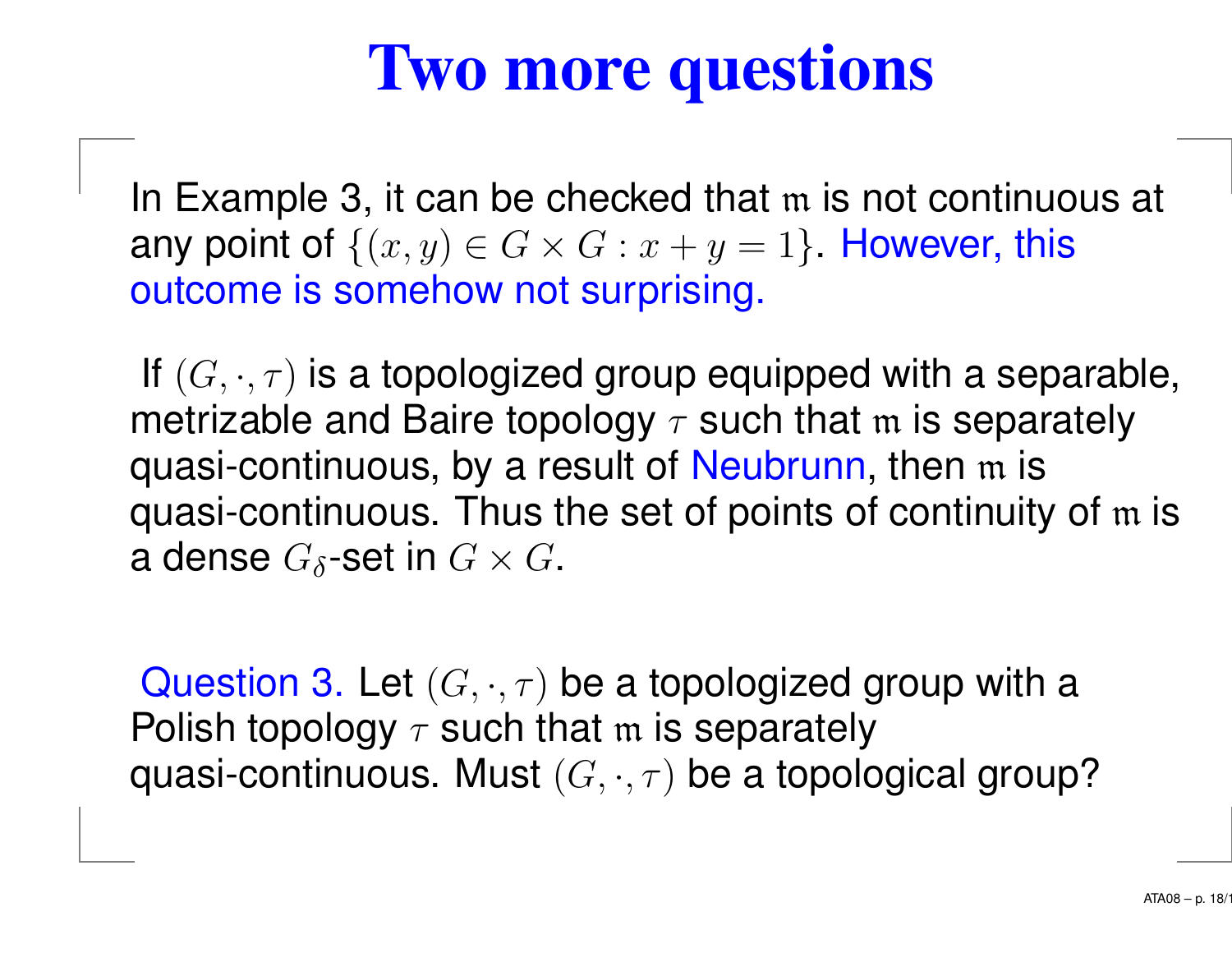Here is another question that we could not solve at the moment.

Question 4. Let  $(G, \cdot, \tau)$  be a topologized group equipped with a separable, metrizable and Baire topology  $\tau$  such that m is separately feebly continuous. Must <sup>m</sup> be feebly continuous?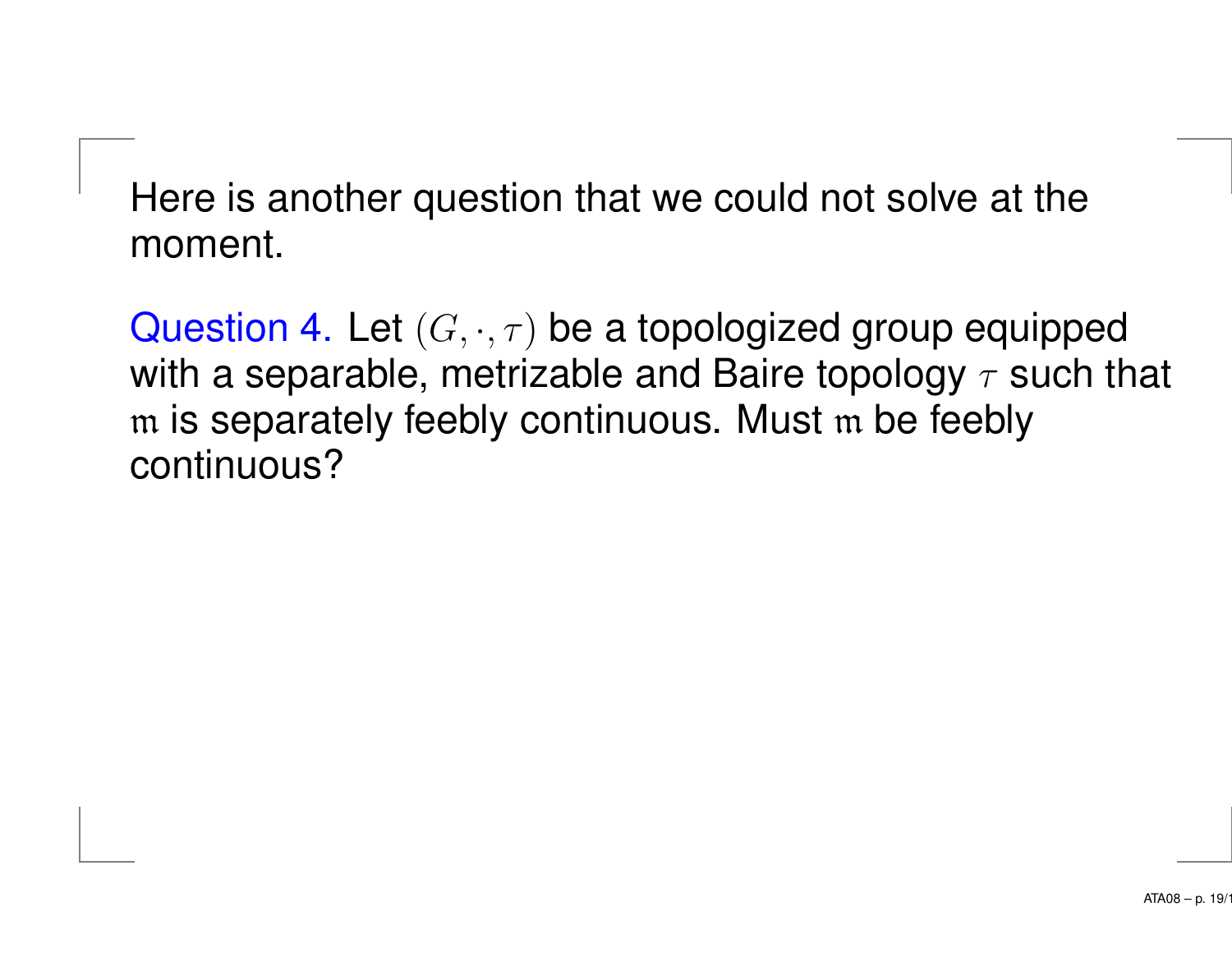Here is another question that we could not solve at the moment.

Question 4. Let  $(G, \cdot, \tau)$  be a topologized group equipped with a separable, metrizable and Baire topology  $\tau$  such that m is separately feebly continuous. Must <sup>m</sup> be feebly continuous?

If the answer is "yes", then  $C(\mathfrak{m})$  is somewhere dense, and thus non-empty. Therefore, we can view Question 4 as an analog of Talagrand's problem in 1985.